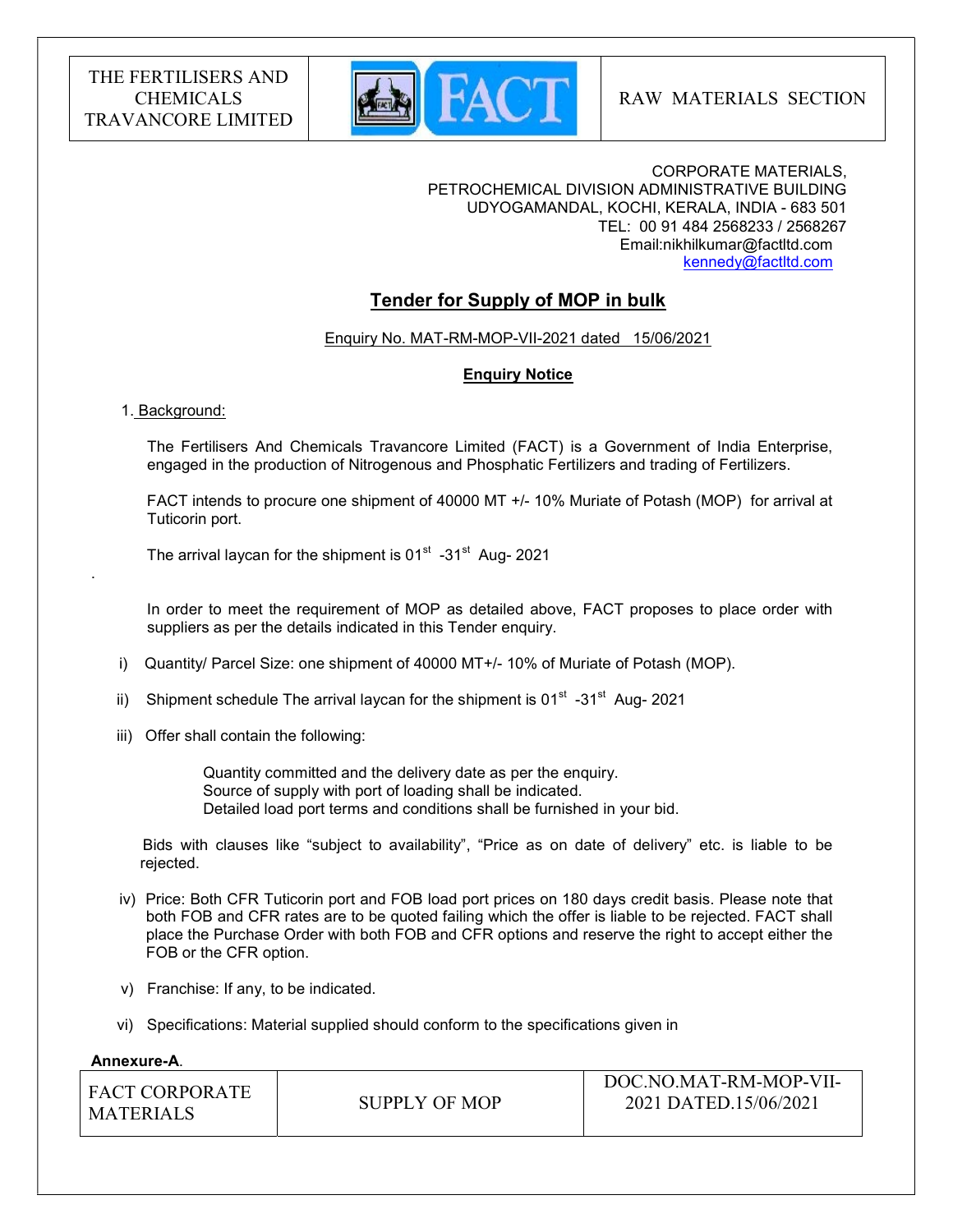

- . vii) Terms and conditions: Shall be as per Annexures attached. Please submit bid strictly in accordance with the same. Please note that FACT will arrange insurance.
	- 3. Rate: Bidder shall quote their rates strictly in the Price Bid Format enclosed as Annexure K.
	- 4. Validity of Offer: Offers shall be valid for a period of 15 days from the due date of tender opening and shall not be withdrawn by the party during its validity.
	- 5. Earnest Money Deposit (EMD).

Bidder shall submit along with their bid Earnest Money Deposit (EMD) as detailed in Instructions to Bidders (Annexure-B). EMD shall be USD 1 PMT (USD One per MT) for the offered quantity. Bidder shall submit EMD along with their bid in the form of RTGS payment. FACT's account details to enable RTGS payment given below

The Bank Details are as follows:

 STATE BANK OF INDIA COMMERCIAL BRANCH VANKARATH TOWERS PADIVATTOM COCHIN 682024

 CONTACT NOS : BOBEN MATHAI : 8593070731 BRANCH LANDLINE : 0484 - 2340028/29

A/c No : 10590232386 IFSC : SBIN0004062 SWIFT : SBININBB245 TYPE : CC ACCOUNT

The EMD is exempted in the case of:

- i) Manufacturers / producers who have supplied a minimum Quantity of 22500 MT Fertilizers to PSEs/Coops, in India.
- ii) Reputed traders who have supplied a minimum Quantity of 22500 MT Fertilizers to FACT for at least two years in the last five years.

Necessary documents shall be provided to prove the exemption criteria.

6. Pre- Qualification Criteria:

The pre-qualification criteria will be as below:

Should have supplied to any buyer (in India or outside) at least one shipment of 25,000 MT+/- 10% any fertilizers as per Indian FCO, on CFR basis during any one of the preceding three years ending as on the date of Part- A bid opening.

| I FACT CORPORATE |               | DOC.NO.MAT-RM-MOP-VII- |
|------------------|---------------|------------------------|
| I MATERIALS      | SUPPLY OF MOP | 2021 DATED.15/06/2021  |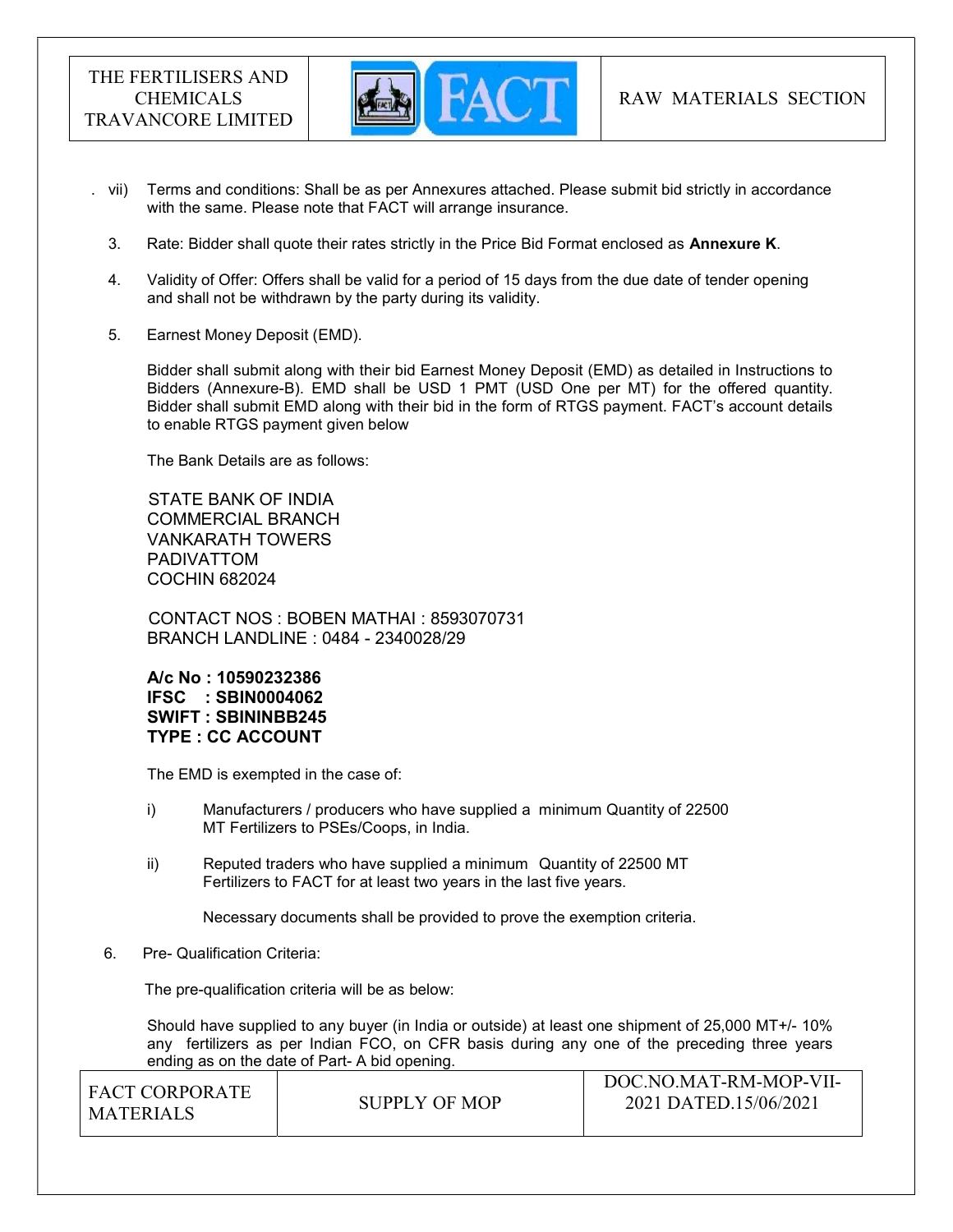

The following relevant documents, duly attested by the Applicant's Authorized Signatory, shall be submitted in support of the above:

- a) Copy of Purchase Order(s)/Agreement(s).
- b) Copy of Bill(s) of Lading.
- c) Copy of Invoice(s).
- d) Traders have to submit Letter(s) issued by the Fertilizer Producer's Authorized Signatory confirming to backup with respect to quality and quantity along with copy/copies of Analysis Reports showing all parameters as per FCO specifications, duly attested by the Producer's Authorized Signatory.

#### Notes:

 All bidders shall furnish, along with their Part A bid, Pre-qualification Questionnaire (Annexure- C and Annexure - D), duly filled, attaching all supporting documents as required therein.

7. Evaluation will be done on landed cost at Tuticorin Port including Insurance charges, applicable port dues, customs duty etc. based on the CFR price on 180 days credit basis. Exchange Rate for conversion of CFR price will be the RBI reference rate on the date of opening of Part-A of the tender. If the date of opening is a Bank holiday, the exchange rate of the previous Bank working day will be considered for evaluation. Bank charges as below will be loaded for evaluation.

 Loading charges : Foreign LC charges;Usance LCs below 5 crores : 0.13% p. a ; Usance LCs above 5 crores:0.18% p. a. Current Inland LC charges;0.1875 % p.a;

- 8. All vessels calling at Tuticorin Port should have valid P&I and Classification certificates, which should be covered by International Group of P & I Clubs and classified with International Association of Classification Societies as stipulated by the Ministry of Shipping, Govt.of India. If not, necessary relaxation has to be taken by Vessel Owner from Ministry of Shipping, Govt. of India as per circular No.SR-12020/2/2011-MG dated 2 Aug'12 issued by Ministry of Shipping, well in advance of vessel's arrival, failing which permission will not be granted by Port for berthing of vessel.
- 9. Payment: Payment shall be on 180<sup>th</sup> day from BL date by LC. LC opening charges and Bank charges in India shall be to FACT's account. All charges outside India, including confirmation charges, in case confirmation is required, shall be to seller's account. LC shall be opened only after receipt of Security Deposit bank guarantee as per clause 3 of Annexure E.
- 10. Other Terms and Conditions: All other terms and conditions shall be as detailed in the various Annexures attached along with this enquiry.
- 11. Bids shall be submitted on a two-part basis, Part A and Part B, as detailed in the Instructions to Bidders (Annexure-B). Due date / time for submission of bids: 29/06/2021 - 1400 Hrs. IST.

| Due date / time for submission of bids: | 29/06/2021 | - 1400 Hrs. IST. |
|-----------------------------------------|------------|------------------|
| Due date/ time for opening of Bids:     | 29/06/2021 | - 1430 Hrs. IST  |

 Bids shall be complete giving all the requirements as per the enquiry. Evaluation of bids shall be made based on the details given in the bid. Post-bid clarifications on price, quantity, delivery schedule, lay time, payment terms and shipment terms are unacceptable except against any post

| I FACT CORPORATE |               | DOC.NO.MAT-RM-MOP-VII- |
|------------------|---------------|------------------------|
| l MATERIALS      | SUPPLY OF MOP | 2021 DATED.15/06/2021  |
|                  |               |                        |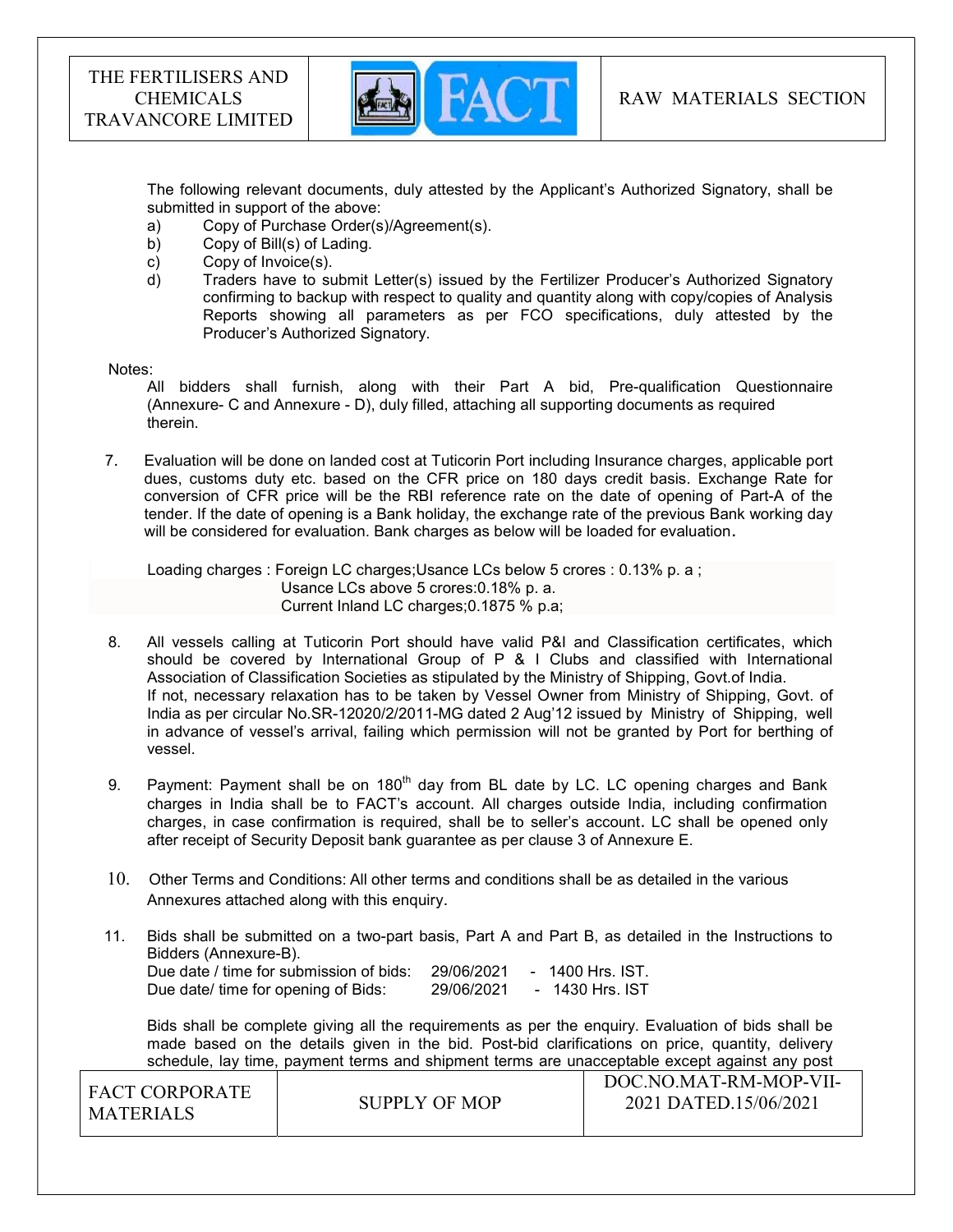

bid clarification as required by FACT. Post bid clarifications on suo-motu basis will be summarily rejected and such action by bidders will be viewed seriously.

- 12.0 I. Any bidder from a country which shares a land border with India will be eligible to bid in this tender only if the bidder is registered with the Competent Authority as specified in Annexure-I of Order No. 6/18/2019-PPD dated 23.07.2020 of Ministry of Finance, Department of Expenditure, Public Procurement Division, Govt. of India. If registered with Competent Authority as above a copy of registration certificate shall be furnished along with the bid failing which the bid shall be rejected.
	- II. "Bidder" (including the term "tenderer", "consultant" or "service provider" in certain contexts) means any person or firm or company, including any member of a consortium or joint venture (that is an association of several persons, or firms or companies), every artificial juridical person not falling in any of the descriptions of bidders stated hereinbefore, including any agency branch or office controlled by such person, participating in a procurement process.
	- III. "Bidder from a country which shares a land border with India" for the purpose of this Order means:- a. An entity incorporated, established or registered in such a country; or b. A subsidiary of an entity incorporated, established or registered in such a country; or c. An entity substantially controlled through entities incorporated, established or registered in such a country; or d. An entity whose beneficial owner is situated in such a country; or e. An Indian (or other) agent of such an entity or f. A natural person who is a citizen of such a country; or g. A Consortium or joint venture where any member of the consortium or joint venture falls under any of the above.

IV. The beneficial owner for the purpose of (iii) above will be as under:

- 1. In case of a company or Limited Liability Partnership the beneficial owner is the natural person(s), who, whether acting alone or together, or through one or more juridical person, has a controlling ownership interest or who exercises control through other means. Explanation-- a. "Controlling ownership interest" means ownership of or entitlement to more than twenty-five per cent of shares or capital or profits of the company; b. "Control" shall include the right to appoint majority of the directors or to control the management or policy decisions including by virtue of their shareholding or management rights or shareholders agreements or voting agreements;
- 2. In case of a partnership firm, the beneficial owner is the natural person(s) who, whether acting alone or together, or through one or more juridical person, has ownership of entitlement to more than fifteen percent of capital or profits of the partnership;
- 3. In case of an unincorporated association or body of individuals, the beneficial owner is the natural person(s), who, whether acting alone or together, or through one or more juridical person, has ownership of or entitlement to more than fifteen percent of the property or capital or profits of such association or body of individuals;
- $DQQ1IQ1I$  4. Where no natural person is identified under (1) or (2) or (3) above, the beneficial owner is the relevant natural person who holds the position of senior managing official; 5. In case of a trust, the identification of beneficial owners(s) shall include identification of the author of the trust, the trustee, the beneficiaries with fifteen percent or more interest in the trust and any other natural person exercising ultimate effective control over the trust through a chain of control of ownership.

| <b>FACT CORPORATE</b> |               | $100C$ . NO.MAT-RM-MOP-VII- |
|-----------------------|---------------|-----------------------------|
|                       | SUPPLY OF MOP | 2021 DATED.15/06/2021       |
| MATERIALS             |               |                             |
|                       |               |                             |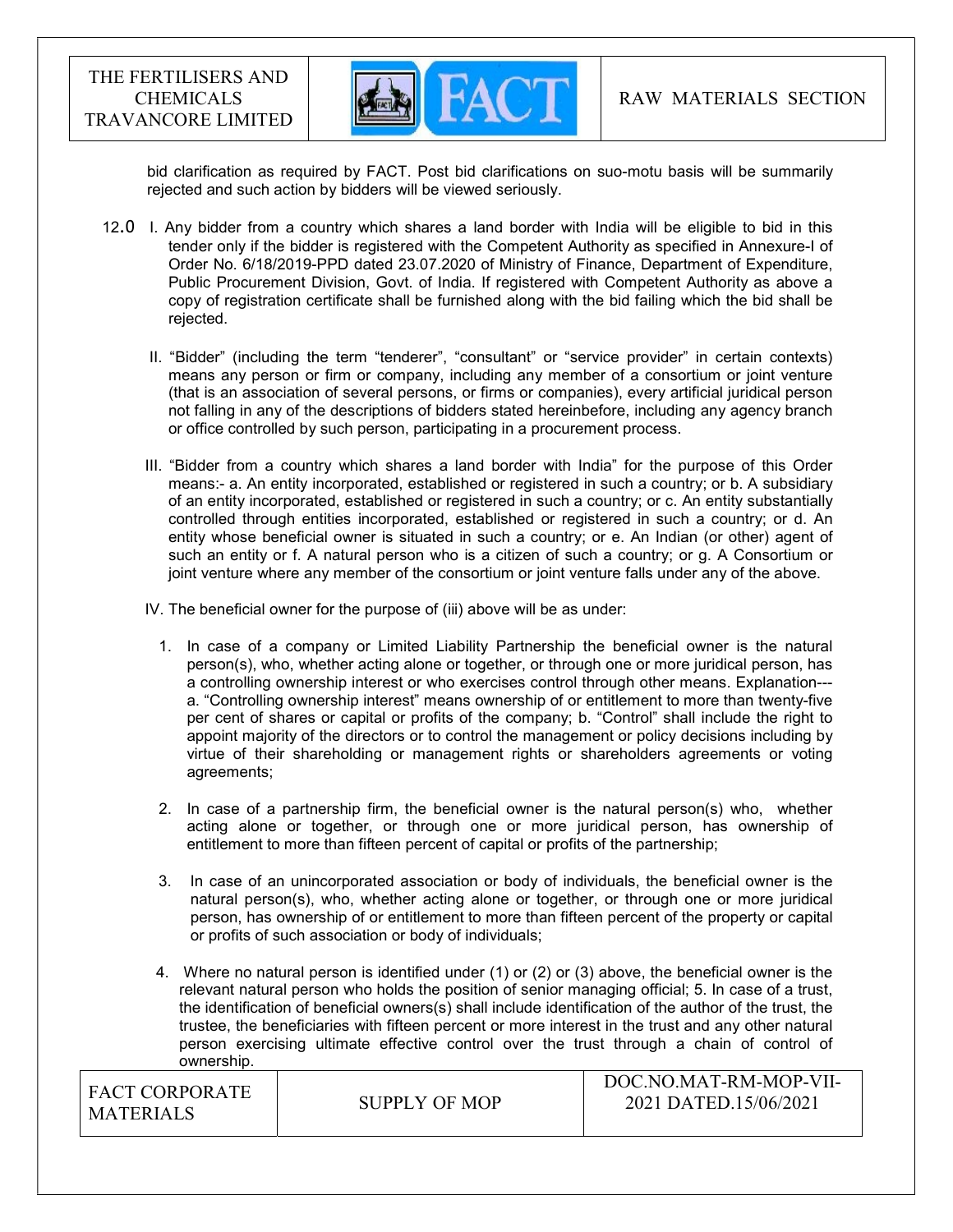

- V. An Agent is a person employed to do any act for another, or to represent another in dealings with third person.
- VI. Notwithstanding anything contained herein above, these provisions shall not apply to bidders from those countries (even if sharing a land border with India) to which the Government of India has extended lines of credit or in which the Government of India is engaged in development projects.

Certificate to be submitted by tenderers:

- 1. "I have read the clause regarding restrictions on procurement from a bidder of a country which shares a land border with India; I certify that this bidder is not from such a country or, if from such a country, has been registered with the Competent Authority. I hereby certify that this bidder fulfils all requirements in this regard and is eligible to be considered. [Where applicable, evidence of valid registration by the Competent Authority shall be attached".
- 2. The bidders shall submit a certificate, along with their bid, to the effect that they fully comply with the Order F.No. 6/18/2019-PPD dated 23.07.2020 and subsequent amendment, if any, issued by Ministry of Finance, Department of Expenditure, Public Procurement Division, Government of India. If such a certificate given by a bidder, whose bid is accepted, is found to be false, then this would be a ground for immediate termination and further legal action in accordance with law

Please submit your bid complete in all respects, within the stipulated time.

Thanking you,

Deputy General Manager (Materials) - RM For FACT Ltd, Cochin.

| Encl: |     | Annexure | A  | - Specifications of Muriate of Potash (MOP).                 |
|-------|-----|----------|----|--------------------------------------------------------------|
|       | 2.  | Annexure | B  | - Instructions to Bidders.                                   |
|       | 3   | Annexure | С  | - Pre-qualification Questionnaire.                           |
|       | 4.  | Annexure | D  | - Details of previous supplies.                              |
|       | 5.  | Annexure | E. | - Terms and Conditions for Purchase.                         |
|       | 6.  | Annexure | F  | - Shipping terms for FOB Contract.                           |
|       | 7.  | Annexure | G  | - Shipping Terms for CFR contract.                           |
|       | 8.  | Annexure | H. | - Compliance Statement.                                      |
|       | 9.  | Annexure | J  | - Unpriced copy of Price Bid Format                          |
|       | 10. | Annexure | K. | - Price Bid Format                                           |
|       | 11. | Annexure |    | - List of Banks                                              |
|       | 12. | Annexure | M  | - Proforma of Bank Guarantee in lieu of Security<br>Deposit. |

FACT CORPORATE MATERIALS SUPPLY OF MOP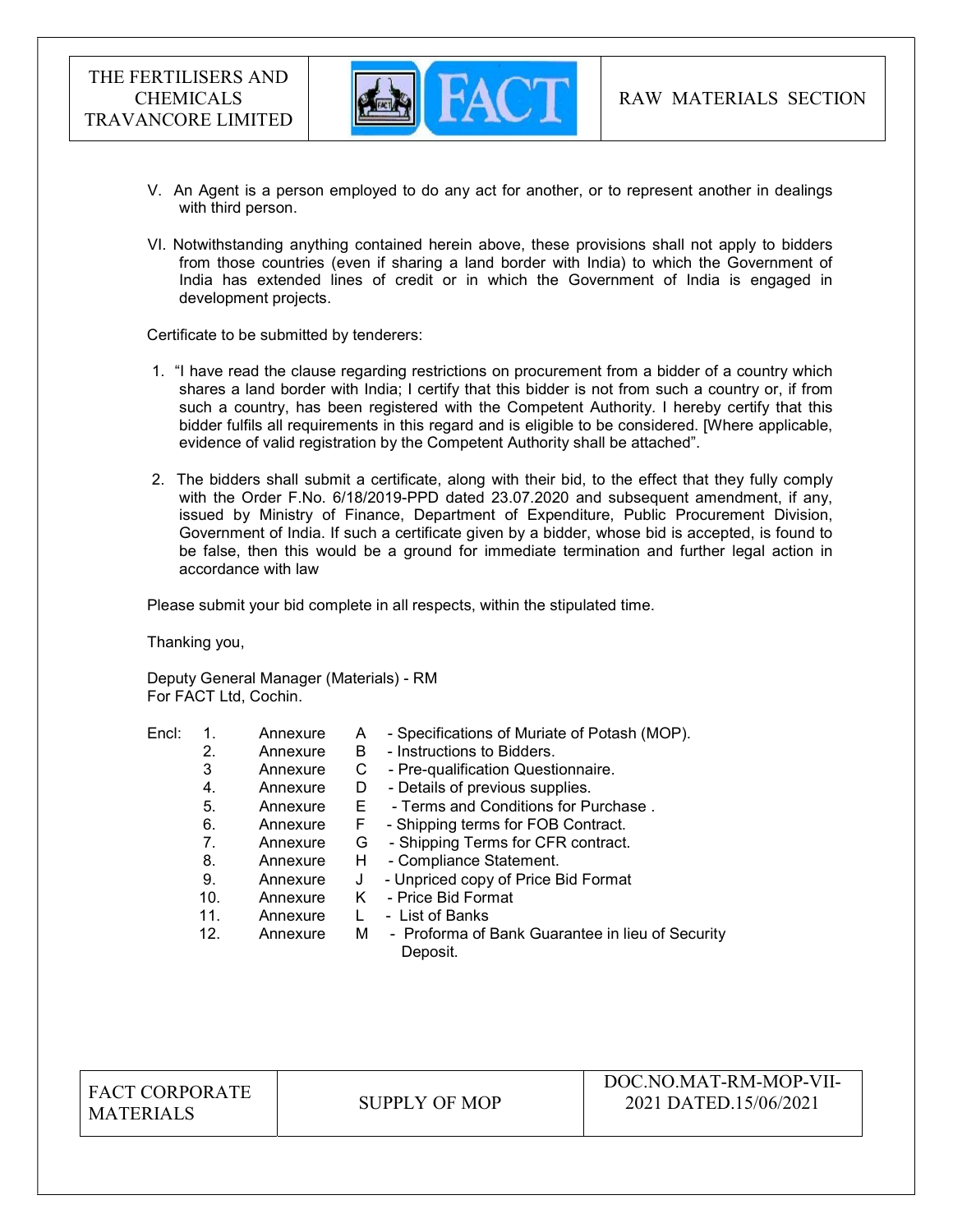

## Annexure-A

# SPECIFICATION OF MURIATE OF POTASH (MOP)

 Muriate of Potash (MOP) in loose bulk confirming to Indian FCO in Red / Pink colour.

# Specifications Muriate of Potash (MOP) as per Indian FCO:

Moisture, per cent by weight, Maximum **interest and the COS** control of the control of the control of the control of the control of the control of the control of the control of the control of the control of the control of Water Soluble Potassium content as K2O, per cent by weight, Minimum : 60.00% Sodium as NaCl, per cent by weight, (on dry basis), maximum : 03.50%

Particle Size: Minimum 65% of the material shall be retained between 0.25mm and 1.7mm IS sieve.

MOP should be crystalline, free flowing, Pink/red in colour and free from visible contamination/clay/grit. The product loaded in each vessel must be supplied from a single source/mine. The colour & particle size of the product should be uniform and free flowing.

-------------------------------------------------------------------------------------------------------------------------

| <b>FACT CORPORATE</b> |
|-----------------------|
| <b>MATERIALS</b>      |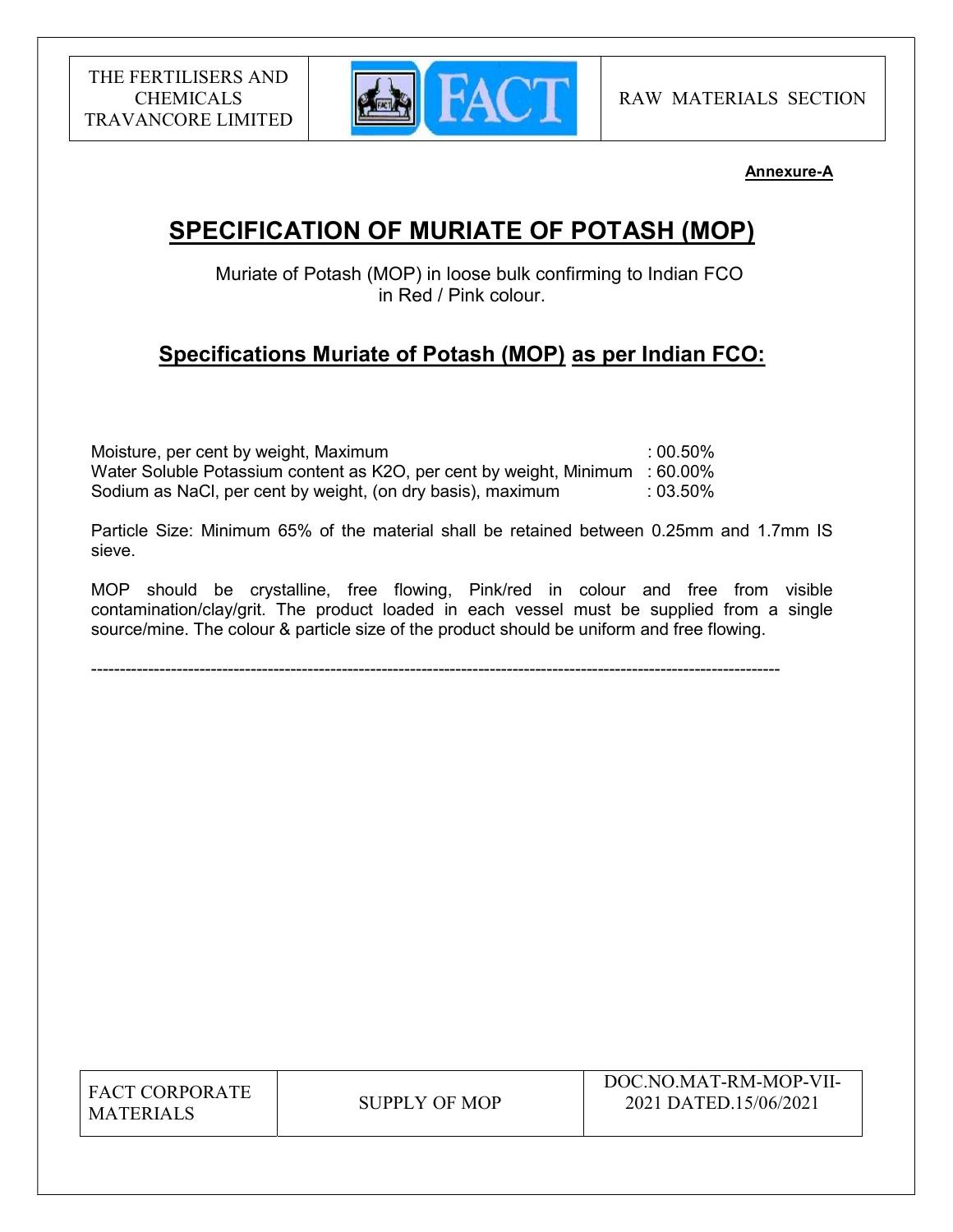

RAW MATERIALS SECTION

## Annexure B

#### INSTRUCTIONS TO BIDDERS

1. Definitions:

.

FACT: Shall mean The Fertilisers and Chemicals Travancore Limited, having registered office at Udyogamandal, Cochin, Kerala and its various Divisions. This enquiry is sent by Corporate Materials, FACT - Head Office, Udyogamandal.

Bidder: Shall mean the firm/manufacturer/trader/individual who submits bid in response to this enquiry.

Seller: Shall mean the firm/manufacturer/trader/individual on whom FACT places the Purchase Order

Contract value: Total all-inclusive price for the order quantity.

- 2. Bidders shall study carefully the Enquiry Notice, Instructions to Bidders and all Terms and Conditions attached along with this enquiry. All conditions set out therein shall be binding on the bidders unless conflicting with any conditions expressly stated by FACT, while accepting any bid in the event of such acceptance.
- 3. Earnest Money Deposit (EMD):

Bidder shall submit along with their bid Earnest Money Deposit (EMD) as detailed below:

EMD shall be USD 1 PMT (USD One Per MT) for the offered quantity. Bidder shall submit EMD along with their bid in the form of RTGS payment

The Bank Details are as follows:

 STATE BANK OF INDIA COMMERCIAL BRANCH VANKARATH TOWERS PADIVATTOM COCHIN 682024

 CONTACT NOS : BOBEN MATHAI : 8593070731 BRANCH LANDLINE : 0484 - 2340028/29

 A/c No : 10590232386 IFSC : SBIN0004062 SWIFT : SBININBB245 TYPE : CC ACCOUNT

The RTGS remittance towards EMD has to be made and UTR Number informed to us by email prior to the due date/time for submission of bid. Bids without EMD are liable to be rejected.

| I FACT CORPORATE |               | DOC.NO.MAT-RM-MOP-VII- |
|------------------|---------------|------------------------|
| MATERIALS        | SUPPLY OF MOP | 2021 DATED.15/06/2021  |
|                  |               |                        |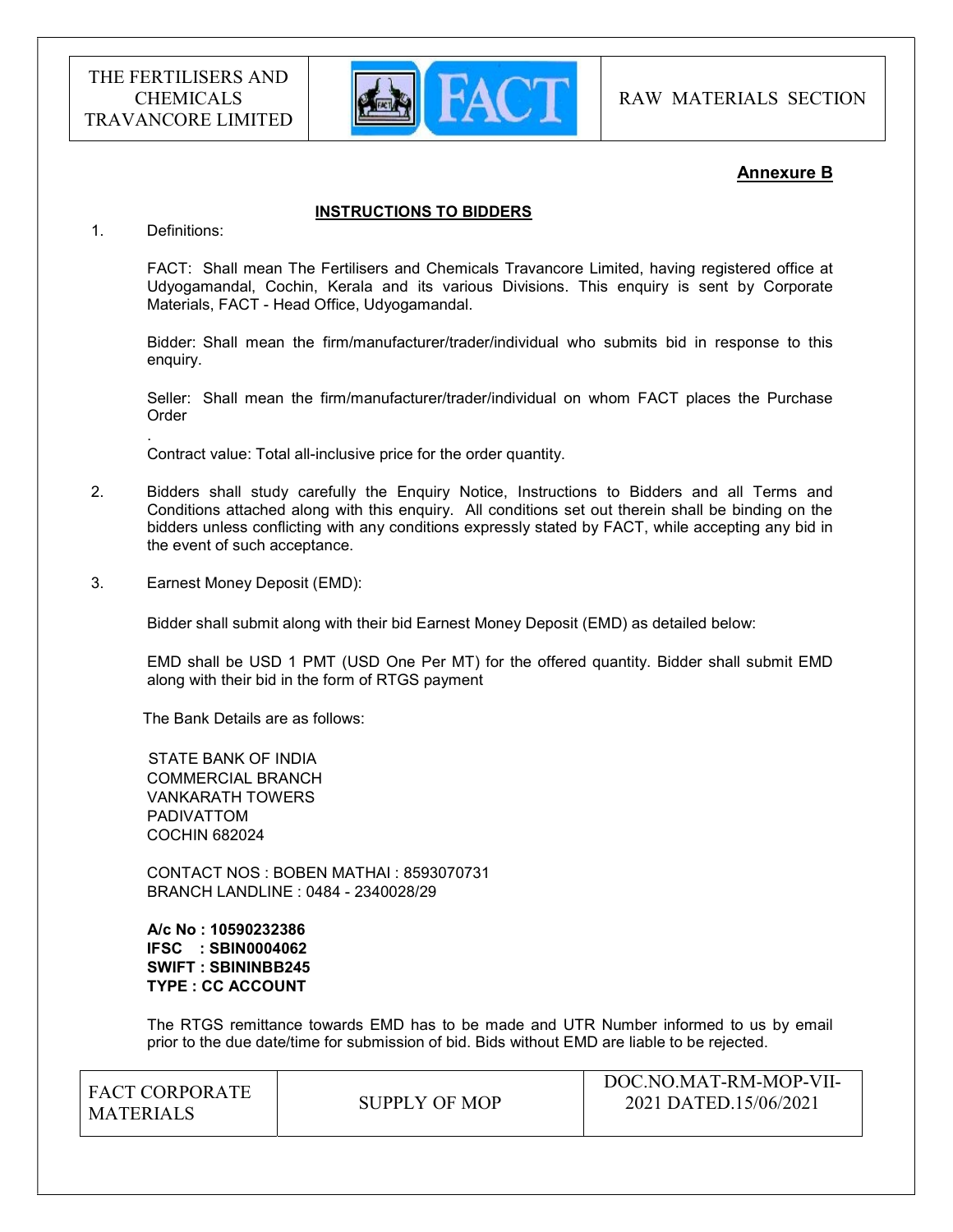

EMD shall not carry any interest. In case the bidder who is awarded the contract so desire to adjust the EMD against Security Deposit, the same may be allowed by FACT, based on written request. EMD of the unsuccessful bidders shall be refunded after award of the contract(s).

The EMD is exempted in the case of:

- i) Manufacturers / producers who have supplied a minimum Quantity of 22500 MT Fertilizers to PSEs/Coops, in India.
- ii) Reputed traders who have supplied a minimum Quantity of 22500 MT Fertilizers to FACT for at least two years in the last five years.

Necessary documents shall be provided to prove the exemption criteria.

4. Submission /opening of bids:

Bids shall be submitted on a two-part basis, Part A and Part B, as detailed in the Instructions to Bidders vide Annexure - B.

Part A bid shall be the Pre-qualification cum Techno-commercial bid and shall consist of the following:

- 1. Annexure A Specifications of Muriate of Potash (MOP) 2. Annexure B - Instructions to Bidders
- 3 Annexure C Pre-qualification Questionnaire
- 4. Annexure D Details of previous supplies
- 5. Annexure E Terms and Conditions for Purchase
- 6. Annexure F Shipping terms for FOB Contract
- 7. Annexure G Shipping terms for CFR contract
- 8. Annexure H Compliance Statement
- 9. Annexure J Un-priced copy of Price bid
- 10. Earnest Money Deposit (EMD) by way of RTGS Payment.

Annexures A to J shall be signed and sealed by the Authorized Signatory of the bidder on all pages. Annexures C and D shall be filled in with all the required details and all supporting documents as required therein shall be attached as part of this document.

Annexure-H shall indicate deviations, if any, in the terms of the enquiry documents (Enquiry Notice and all Annexures) as offered by them, referring the relevant Annexures/clauses.

Bidder shall indicate in the un-priced copy of the Price Bid Format (Annexure J) whether quoted/ not quoted against each item. Bidder shall not indicate rates in the un-priced copy of Annexure J.

**Part B bid** shall be the Price bid. Bidders are required to quote their rates strictly in the Price Bid format enclosed as Annexure K.

 All tender documents shall be in English language. All other information shall also be supplied by the tenderer in English language. All quoted prices shall be indicated by tenderer both in

| I FACT CORPORATE<br>MATERIALS | SUPPLY OF MOP | DOC.NO.MAT-RM-MOP-VII-<br>2021 DATED.15/06/2021 |
|-------------------------------|---------------|-------------------------------------------------|
|                               |               |                                                 |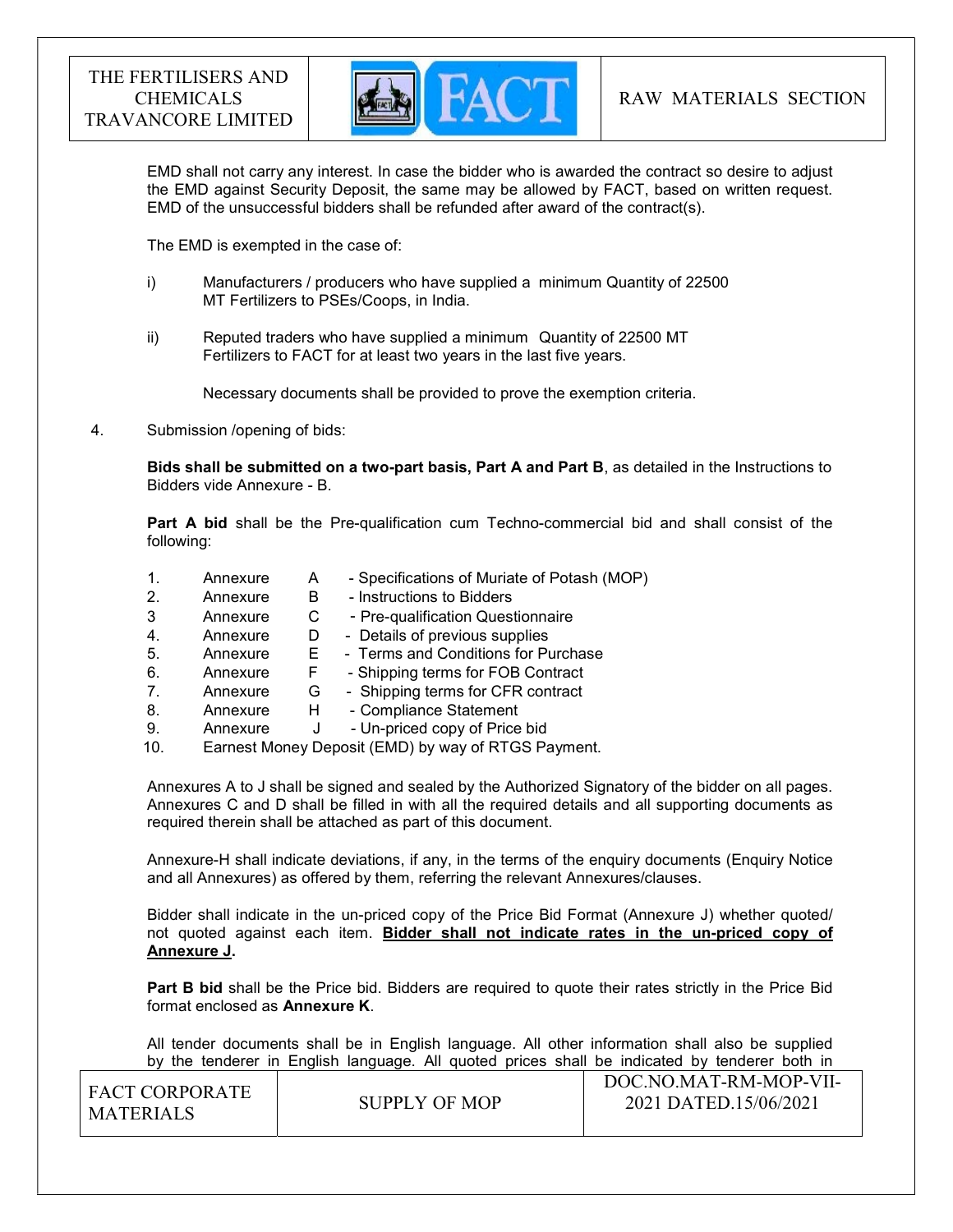

 figures and words and where there is difference between quoted in figures and quoted in words, the prices quoted in words shall prevail.

Part A bid consisting of Annexures A to J above and the EMD shall be enclosed in an envelope and sealed and shall superscribe the enquiry No., Name of the bidder and indicate as Part A bid.

Part B bid (Annexure-K), duly signed by the bidder and affixed with bidder's seal, shall be enclosed in another envelope and sealed, which shall also superscribe the enquiry No and Name of bidder and indicate as Part B Bid.

The envelopes containing Part A bid and Part B bid as above shall be enclosed and sealed in another envelope, also superscribing the enquiry No and Name of the bidder.

The sealed envelope containing Part A and Part B bids as above shall be addressed and submitted to the Assistant Officer (Administration), Central Bid Registration Cell, PD Administration Building, FACT Ltd., Udyogamandal, Cochin - 683 501 not later than the time stipulated in the enquiry. Delayed/late bids are liable to be rejected. Even though this enquiry stipulates two part bid , offers sent by e-mail shall be considered as a special case. Email shall be sent separately as per below ;

PART A-Technical bid shall be sent nikhilkumar@factltd.com / kennedy@factltd.com

#### PART B-Price bid shall only be sent to mop7@factltd.com

The following officer in Administration Department are authorized to receive bids.

1) Mrs. Ancy Mathew - Officer (Admin).

Due date and time for submission of bids: 29/06/2021, 1400 Hrs. IST.

Bids shall be opened at the Administrative Office, FACT Petrochemical Division, Udyogamandal at in the presence of bidders or their authorized representatives who may be present. Bidder's representatives attending the bid opening shall bring with them the authorization from the bidder. Due date/Time for opening of Bids: 29/06/2021 1430 Hrs. IST

#### 5. Validity of Bid: Bid shall be valid at least till 1800 Hrs. IST on 14/07/2021.

The original bid shall not be withdrawn within the validity period even if negotiations are done or counter offer made by us.

- 6. Bids shall be complete giving all the requirements as per the enquiry. Evaluation of bids shall be made based on the details given in the bid. Post-bid clarifications on price, quantity, delivery schedule, lay time, payment terms and shipment terms are unacceptable except against any post bid clarification as required by FACT. Post bid clarifications on suo-motu basis will be summarily rejected and such action by bidders will be viewed seriously.
- 7. The bids shall be neatly written in ink/typed with pages consecutively numbered and shall be signed on all pages. Bids shall be free from over writing and all corrections shall be duly attested by the bidder. All rates shall be filled in figures and words. If there is any difference between the amount given in figures and words, the lower of the two shall be considered.

| <b>FACT CORPORATE</b><br>MATERIALS | SUPPLY OF MOP | DOC.NO.MAT-RM-MOP-VII-<br>2021 DATED.15/06/2021 |
|------------------------------------|---------------|-------------------------------------------------|
|------------------------------------|---------------|-------------------------------------------------|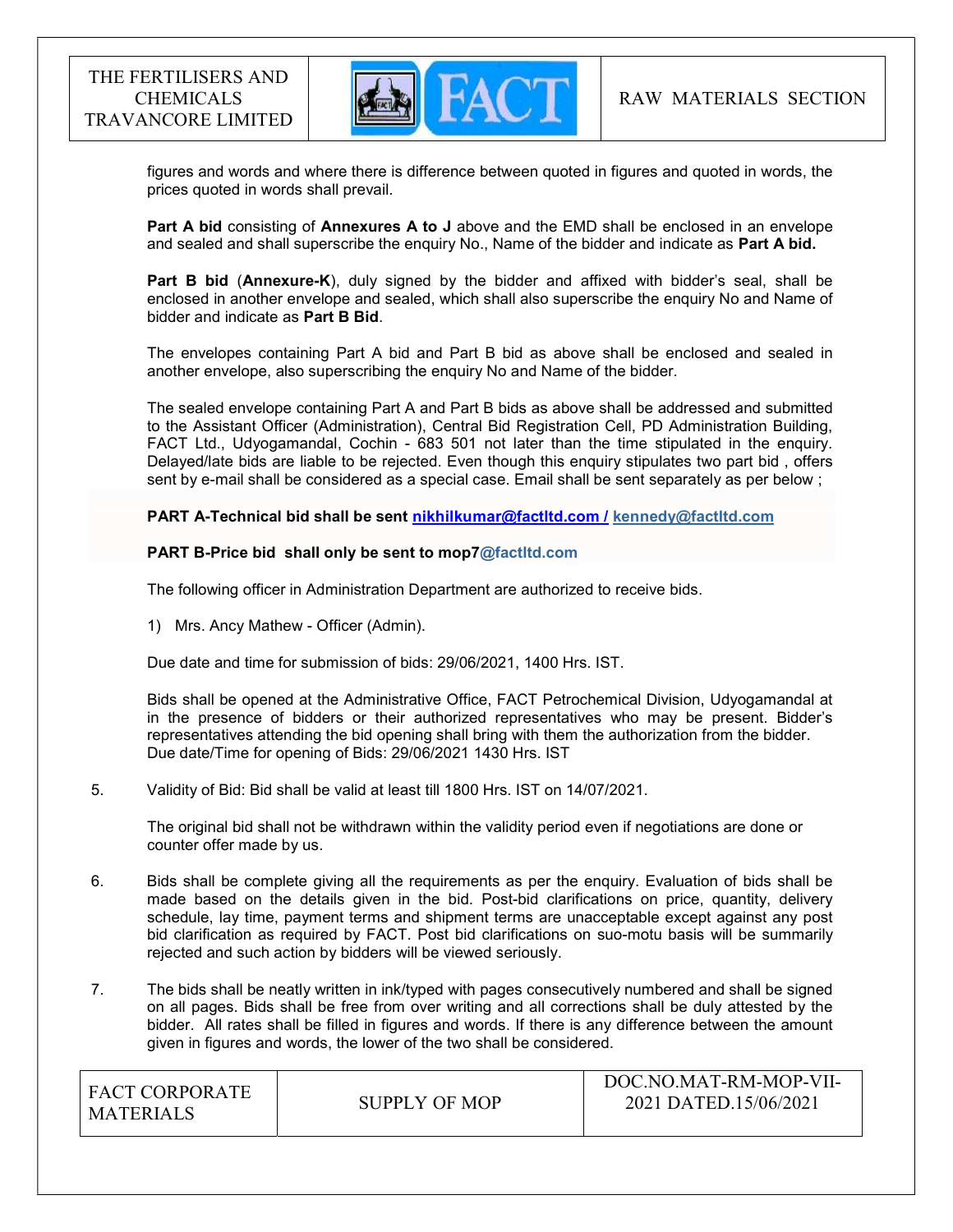

8. The bid shall be signed by authorized persons only.

---------------------

- 9. FACT is not bound to accept the lowest bid and reserves the right to reject any or all the bids without assigning any reason(s) whatsoever. FACT also reserves the right to place order/ orders on one or more bidders or cancel this enquiry.
- 10. FACT reserves the right to extend without giving any reason(s) the closing date/time of the enquiry.

| <b>FACT CORPORATE</b> |
|-----------------------|
| <b>MATERIALS</b>      |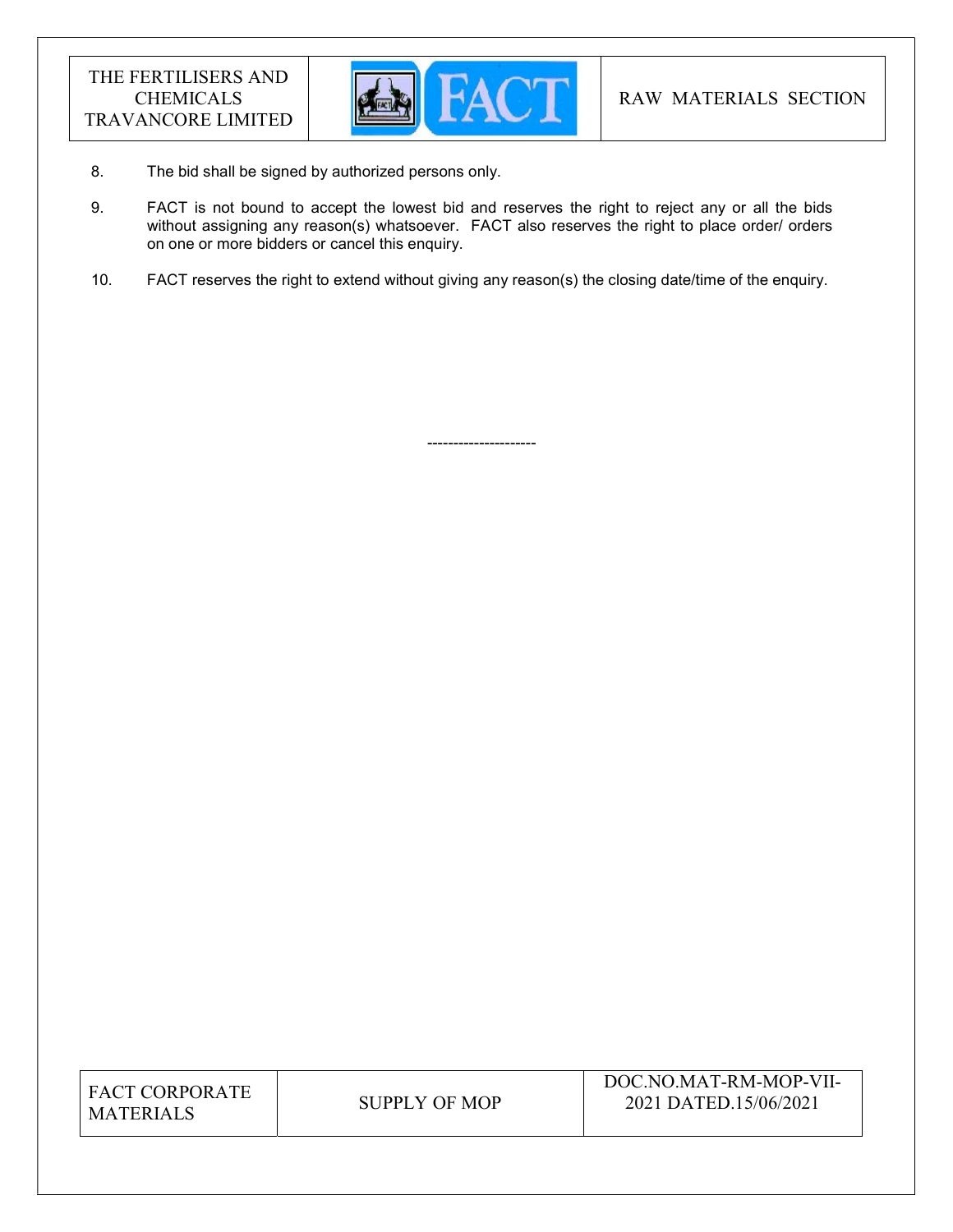

## Annexure C

## QUESTIONNAIRE FOR PRE-QUALIFICATION OF VENDORS FOR SUPPLY OF MOP

|       |                                                                   | Description                                       |  | To be filled in by vendor                       |
|-------|-------------------------------------------------------------------|---------------------------------------------------|--|-------------------------------------------------|
| 1.1.0 | Name of the vendor                                                |                                                   |  |                                                 |
| 1.2.0 | Full address with PIN code                                        |                                                   |  |                                                 |
| 1.3.0 | <b>Telephone Numbers</b>                                          |                                                   |  |                                                 |
| 1.4.0 | E-mail ID                                                         |                                                   |  |                                                 |
| 1.5.0 | <b>Fax Numbers</b>                                                |                                                   |  |                                                 |
| 1.6.0 | Contact Person(s)                                                 |                                                   |  |                                                 |
| 2.0.0 | <b>Company Particulars:</b>                                       |                                                   |  |                                                 |
| 2.1.0 | Constitution                                                      |                                                   |  |                                                 |
| 2.2.0 |                                                                   | Country in which company is registered            |  |                                                 |
| 2.3.0 |                                                                   | Areas of activity including chartering of vessels |  |                                                 |
| 2.4.0 | Name and address of Bankers                                       |                                                   |  |                                                 |
| 2.5.0 | <b>Financial data:</b>                                            |                                                   |  |                                                 |
| 2.5.1 | Sales turn-over for the last three years                          |                                                   |  |                                                 |
| 2.5.2 | Profit after tax for the last three years                         |                                                   |  |                                                 |
| 2.5.3 | for the last three years                                          | Copy of Audited Balance Sheet/Annual Report       |  | (Documents to be enclosed)                      |
| 3.0.0 | <b>Sourcing particulars:</b>                                      |                                                   |  |                                                 |
| 3.1.0 | <b>Whether Producer/ Trader</b>                                   |                                                   |  |                                                 |
| 3.2.0 | If Producer:                                                      |                                                   |  |                                                 |
| 3.2.1 | Location of mine of Producer                                      |                                                   |  |                                                 |
| 3.2.2 | mine.                                                             | Annual Production Capacity for MOP in each        |  |                                                 |
|       | <b>FACT CORPORATE</b><br><b>SUPPLY OF MOP</b><br><b>MATERIALS</b> |                                                   |  | DOC.NO.MAT-RM-MOP-VII-<br>2021 DATED.15/06/2021 |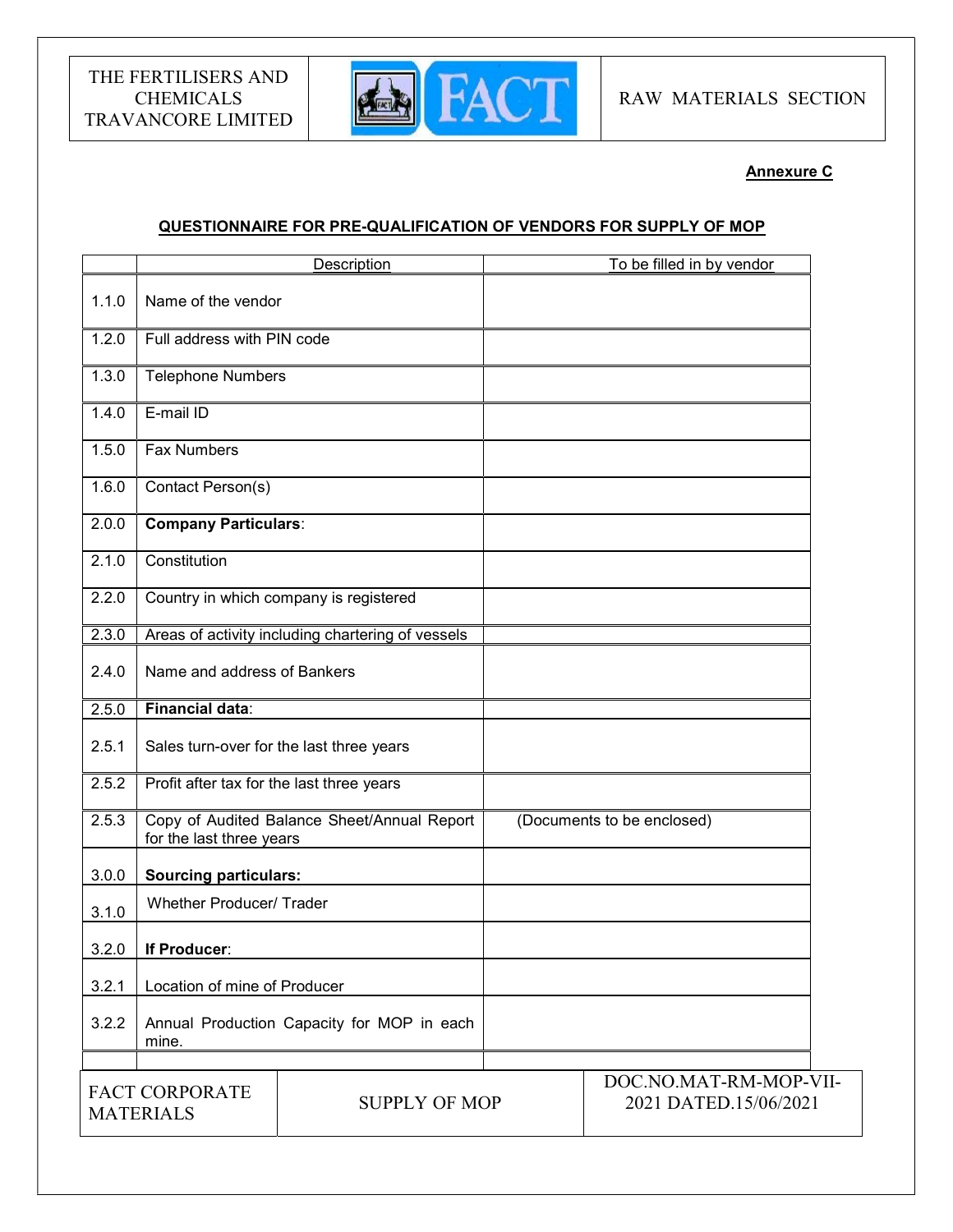

## RAW MATERIALS SECTION

| 3.2.3                                                             | specification required by us as given. | Typical Analysis Report of MOP produced in<br>each mine duly attested by the Applicant's<br>Authorized Signatory showing parameters of          |  | (Document to be enclosed)                                                                  |
|-------------------------------------------------------------------|----------------------------------------|-------------------------------------------------------------------------------------------------------------------------------------------------|--|--------------------------------------------------------------------------------------------|
| 3.3.0                                                             | If Trader:                             |                                                                                                                                                 |  |                                                                                            |
| 3.3.1                                                             | MOP is proposed to be sourced          | Name and address of producer from where                                                                                                         |  |                                                                                            |
| 3.3.2                                                             | mine stated above                      | Annual production capacity of MOP in each                                                                                                       |  |                                                                                            |
| 3.3.3                                                             | respect to quality and quantity        | Letter(s) issued by the MOP Producer's<br>authorized signatory confirming to backup with                                                        |  | (Document to be enclosed)                                                                  |
| 3.3.4                                                             | authorized signatory                   | Typical Analysis Report of MOP produced in<br>each mine showing parameters of specification<br>as per FCO, duly attested by the producer's      |  | (Documents to be enclosed)                                                                 |
| 4.0.0                                                             | Loading Port(s) details:               |                                                                                                                                                 |  |                                                                                            |
| 4.1.0                                                             | Name(s) of the loading port(s)         |                                                                                                                                                 |  |                                                                                            |
| 4.2.0                                                             | Loading rate(s) of the port(s)         |                                                                                                                                                 |  |                                                                                            |
| 4.3.0                                                             |                                        | Sailing time from port of loading to Tuticorin                                                                                                  |  |                                                                                            |
| 5.0.0                                                             | load port                              | Third party inspection agency/ agencies to be<br>involved for certifying quality and quantity at                                                |  |                                                                                            |
| 6.0.0                                                             |                                        | Documentary evidence for sale of Fertilizer in<br>India/abroad for the last three years as on the<br>date of Application for Pre-qualification. |  | (Details to be given as per Annexure-D and<br>documents indicated therein to be enclosed). |
| 7.0.0                                                             | the Indian agent:                      | In case the applicant proposes to operate<br>through his Indian agent or if the applicant is                                                    |  |                                                                                            |
| 7.1.0                                                             | Indian Agent's Registration Number     |                                                                                                                                                 |  |                                                                                            |
| 7.2.0                                                             | Permanent Income Tax Account Number    |                                                                                                                                                 |  |                                                                                            |
| <b>FACT CORPORATE</b><br><b>SUPPLY OF MOP</b><br><b>MATERIALS</b> |                                        |                                                                                                                                                 |  | DOC.NO.MAT-RM-MOP-VII-<br>2021 DATED.15/06/2021                                            |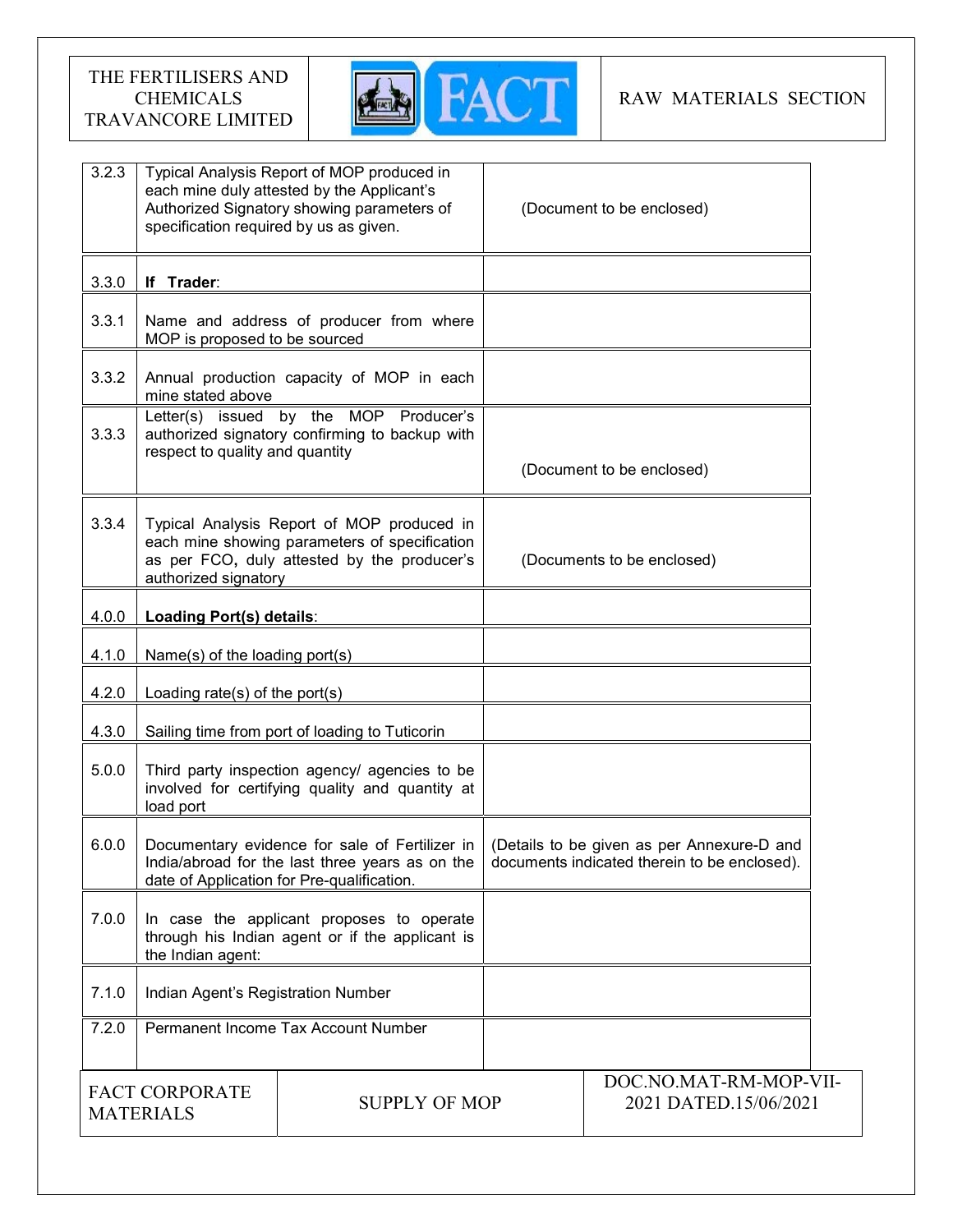

## RAW MATERIALS SECTION

| 7.3.0          | <b>GST Registration details</b>             |             |                           |           |
|----------------|---------------------------------------------|-------------|---------------------------|-----------|
| 7.4.0          | Nature of commission/remuneration           |             |                           |           |
| 7.5.0          | Copy of Terms and Conditions of appointment |             | (Document to be enclosed) |           |
| 8.0.0          | <b>Details of Authorized Signatories:</b>   |             |                           |           |
|                | Name                                        | Designation |                           | Signature |
| 1              |                                             |             |                           |           |
| $\overline{2}$ |                                             |             |                           |           |
| 3              |                                             |             |                           |           |

## 9.0.0 Any other details:

Place

**Signature** 

Date

Name

Designation(Authorised (Authorised Signatory)

Seal

## Notes:

- 1.0 All requisite information shall be given in the format with reference to the item specified. Where space is insufficient, additional pages may be added with reference to the related paragraph.
- 2.0 Wherever enclosures are specified in the questionnaire, the same shall be enclosed.
- 3.0 Annexure D duly completed also shall be enclosed.
- 4.0 FACT reserves the right to verify any of the statements enclosed along with the Application for Prequalification. Any additional information/ documents required shall also be furnished. False statement shall disqualify the Applicant.

| I FACT CORPORATE<br>MATERIALS | SUPPLY OF MOP | DOC.NO.MAT-RM-MOP-VII-<br>2021 DATED.15/06/2021 |
|-------------------------------|---------------|-------------------------------------------------|
|-------------------------------|---------------|-------------------------------------------------|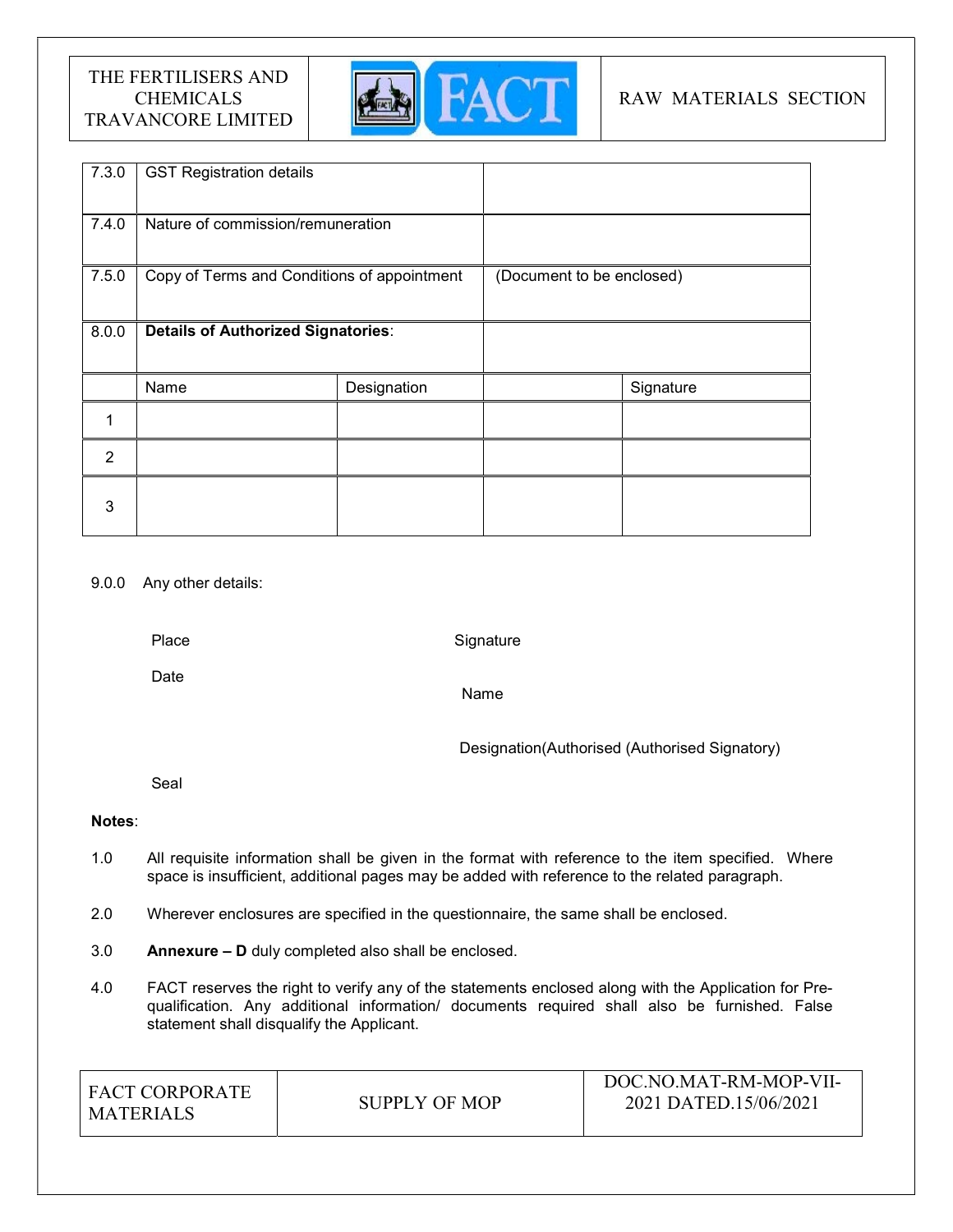

RAW MATERIALS SECTION

## Annexure –D

#### DETAILS OF SUPPLIES:

Details of supplies of Fertilizers in bulk as per the pre-qualification criteria specified during the last three years as on the date of submission of Part-A Bid.

| Year | Purchase Order<br>No./Date | Description of<br>Material | Quantity as per<br>Purchase Order | Client | Source / Port<br>of Loading | Date and Quantity<br>as per Invoice<br>/Bill of Lading | Port of<br>Discharge |  |
|------|----------------------------|----------------------------|-----------------------------------|--------|-----------------------------|--------------------------------------------------------|----------------------|--|
|      |                            |                            |                                   |        |                             |                                                        |                      |  |
| 2018 |                            |                            |                                   |        |                             |                                                        |                      |  |
|      |                            |                            |                                   |        |                             |                                                        |                      |  |
|      |                            |                            |                                   |        |                             |                                                        |                      |  |
| 2019 |                            |                            |                                   |        |                             |                                                        |                      |  |
|      |                            |                            |                                   |        |                             |                                                        |                      |  |
|      |                            |                            |                                   |        |                             |                                                        |                      |  |
| 2020 |                            |                            |                                   |        |                             |                                                        |                      |  |
|      |                            |                            |                                   |        |                             |                                                        |                      |  |
| 2021 |                            |                            |                                   |        |                             |                                                        |                      |  |
|      |                            |                            |                                   |        |                             |                                                        |                      |  |
|      |                            |                            |                                   |        |                             |                                                        |                      |  |
|      |                            |                            |                                   |        |                             |                                                        |                      |  |

Note: Major orders executed for any Fertiliser/Public Sector Companies in India shall also be included.

Place

Name

Date

**Signature** 

Seal

Designation (Authorized Signatory)

| <b>FACT CORPORATE</b> | SUPPLY OF MOP | DOC.NO.MAT-RM-MOP-VII-<br>2021 DATED.15/06/2021 |
|-----------------------|---------------|-------------------------------------------------|
| <b>MATERIALS</b>      |               |                                                 |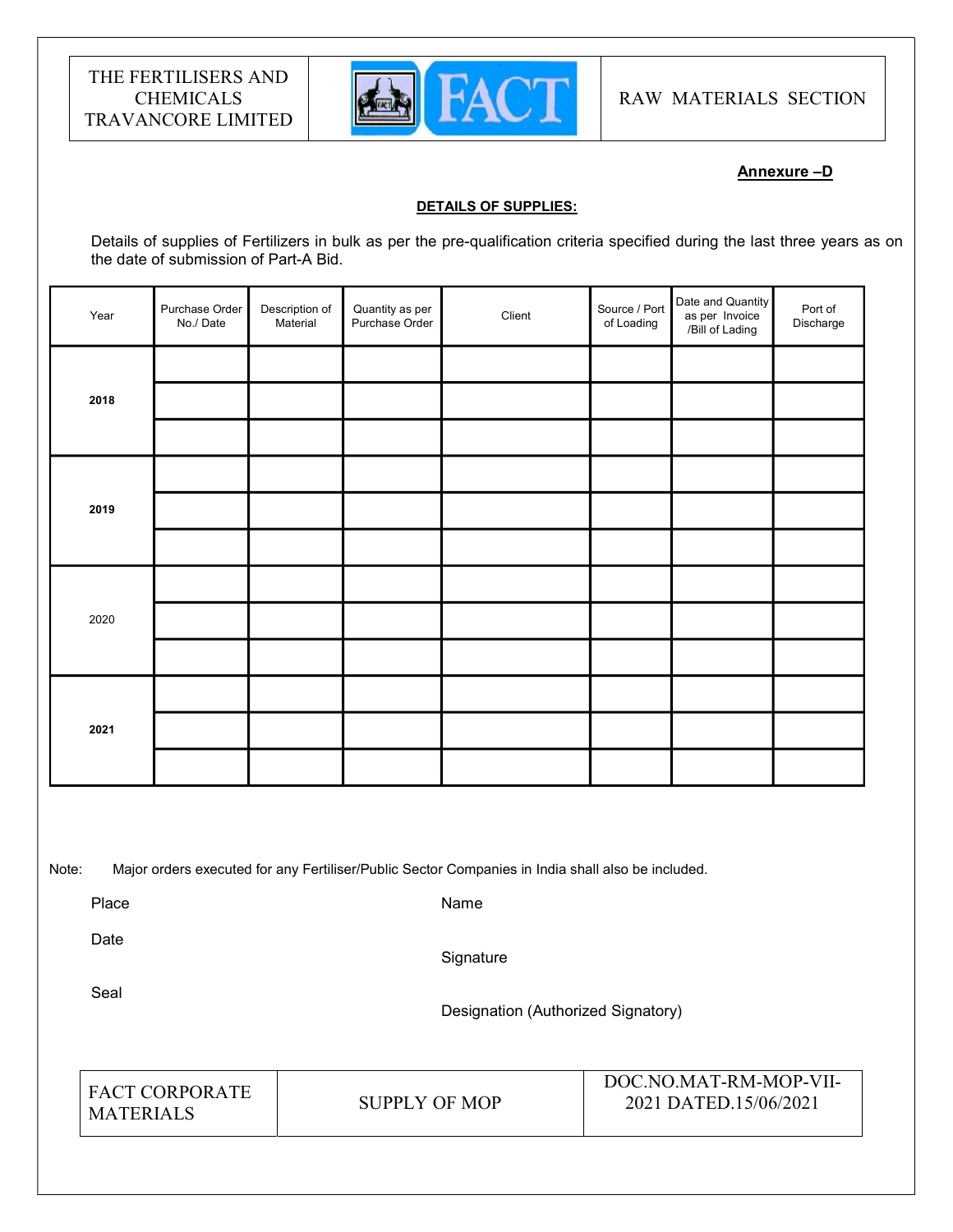

## Check List of Documents to be enclosed along with Annexure C:

#### In the case of Producer :

- 1. Copy of Purchase Order(s)/Agreement(s) in support of Data furnished vide Annexure- C.
- 2. Copy of Invoice(s) and Bill(s) of Lading for the supplies made in respect of the above.
- 3. Copy of Typical Analysis Report of Fertilizer produced in each mine, showing parameters of specification as given in FCO..
- 4. Copy of Audited Balance Sheet/Annual Report for the last three years.

All the above documents shall be duly attested by the Authorised Signatory of the Bidder.

#### In the case of Trader:

- 1. Copy of Purchase Order(s)/Agreement(s) in support of Data furnished in Annexure C.
- 2. Copy of Invoice(s), Bill(s) of Lading for the supplies made in respect of the above.
- 3. Letter(s) issued by the Fertilizer Producer's Authorized Signatory, confirming to backup with respect to quality and quantity.
- 4. Copy of Typical Analysis Report of Fertilizer produced in each mine, showing parameters of specification as given in FCO duly attested by Producers Authorised Signatory.
- 5. Terms and Conditions of Appointment.
- 6. Copy of Audited Balance Sheet/Annual Report for the last three years.

All the above documents shall be duly attested by the Authorised Signatory of the Bidder.

| <b>FACT CORPORATE</b> |
|-----------------------|
| <b>MATERIALS</b>      |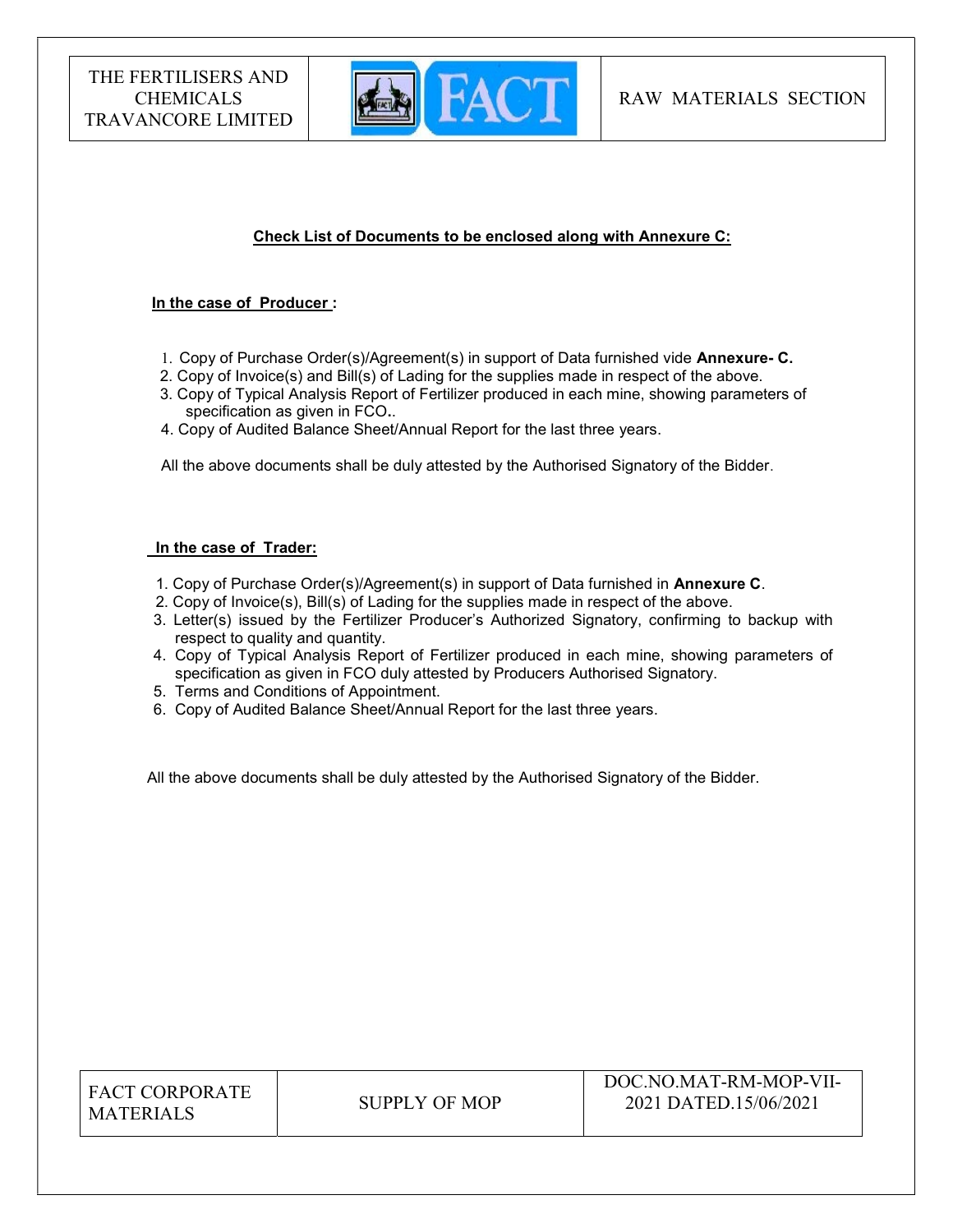

#### Annexure-E

#### TERMS AND CONDITIONS OF PURCHASE

- 1. The Purchase Order is placed with both FOB and CFR option and FACT reserves the right to exercise the FOB or the CFR option on a shipment to shipment basis including partial shipments, if so agreed by FACT. In case of FOB option, FACT shall arrange for fixing the vessel for which Seller shall allow a minimum period of three weeks after confirming the firm load port laycan along with complete load port details. If FACT is not able to nominate a suitable vessel in this period, FACT shall exercise CFR option immediately on receipt of NOC from Transchart. Seller shall then make CFR arrangements for the agreed laycan only.
- 1.1. Seller shall furnish firm laycan well in advance so that the activities required for vessel fixture by FACT or CFR arrangements by Seller are made smoothly after obtaining NOC from Transchart. The Seller shall not be absolved from his obligations under the contract, citing insufficient time for making CFR arrangements. Shipment terms for FOB contract and those for CFR contract shall be as given in Annexure F & G respectively of this Document.

#### 2. Taxes and Duties:

All levies, taxes and duties in the Seller's country shall be to Seller's account and in India to FACT's account.

3. Security Deposit:

The Seller shall furnish Security Deposit at equivalent to 2% of the Total order Value within 10 days from the date of Letter of Intent by RTGS or Bank Guarantee as per proforma attached. Bank Guarantee shall be kept valid for a minimum period of 6 months, with a further claim period of 6 months. Validity shall be further extended on demand as per terms of our BG proforma. SD remitted by RTGS shall not carry any interest.

The Bank Details for RTGS payment towards Security deposit are as follows:

 STATE BANK OF INDIA COMMERCIAL BRANCH VANKARATH TOWERS PADIVATTOM COCHIN 682024

 A/c No : 10590232386 IFSC : SBIN0004062 SWIFT : SBININBB245 TYPE : CC ACCOUNT

(OR)

 Bank of Baroda , Ernakulam Main Branch, Pallimukku, cochin CC Account No. 05600500000025 Swift Code : BARBINBBERN

The RTGS remittance towards SD has to be made and UTR Number shall be informed to us by email.

| <b>FACT CORPORATE</b> |               | DOC.NO.MAT-RM-MOP-VII- |
|-----------------------|---------------|------------------------|
| MATERIALS             | SUPPLY OF MOP | 2021 DATED.15/06/2021  |
|                       |               |                        |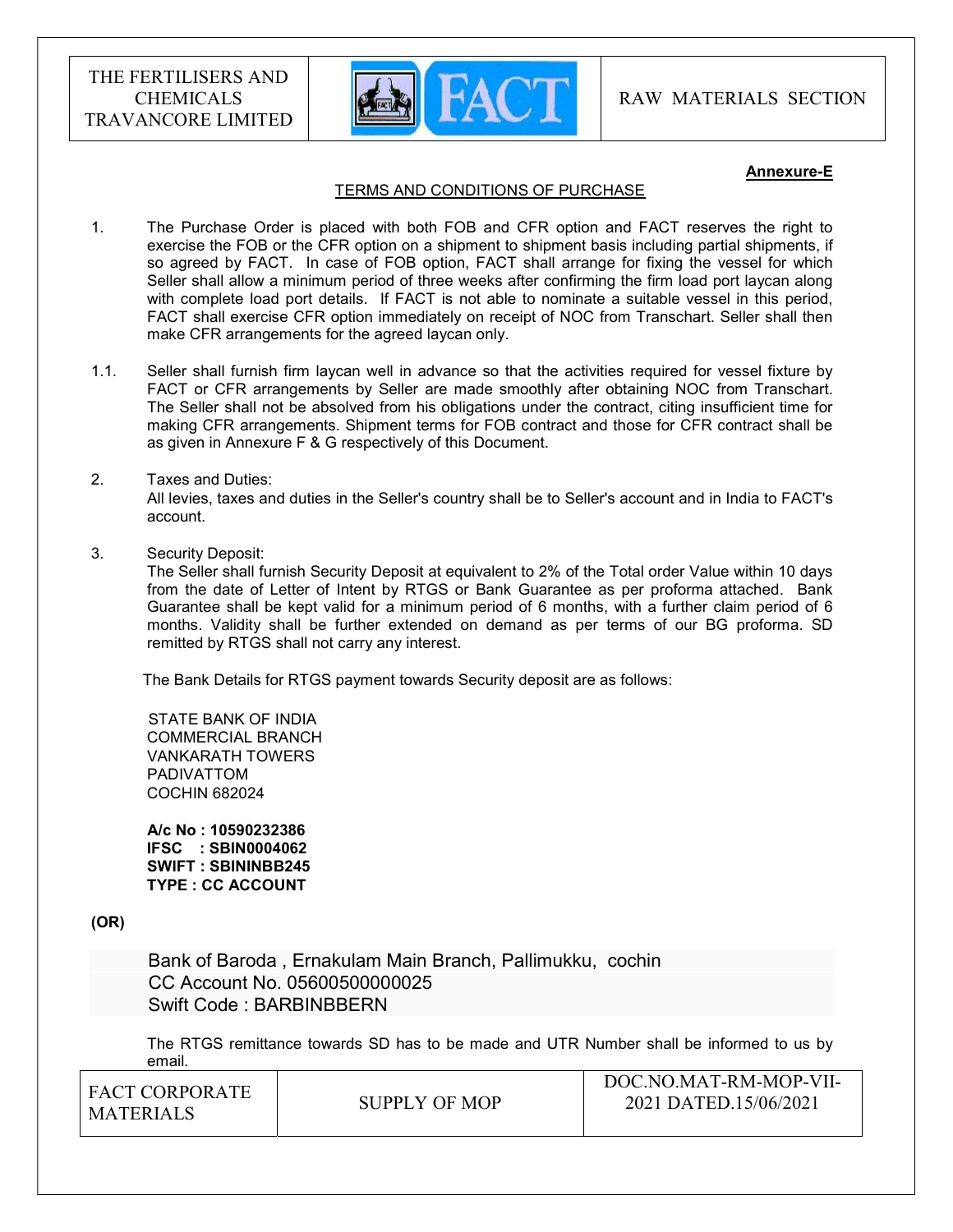

- 4. Payment:
- 4.1 Payment: Payment shall be on  $180<sup>th</sup>$  day from BL date by LC. LC opening charges and Bank charges in India shall be to FACT's account. All charges outside India, including confirmation charges, in case confirmation is required, shall be to seller's account.LC shall be opened only after receipt of Security Deposit bank guarantee as per clause 3 above.
- 4.2 Indian Agent's Commission, if any, shall be deducted from the invoice and paid in Indian Rupees in India. Please see clause 16 below.
- 5. Shipping Documents:
- 5.1 Seller shall present following shipping documents for payment purpose:

a] Three original and three non-negotiable copies of clean on board bills of lading marked freight paid/payable by shipper as per Charter Party. In case of Charter Party Bills of Lading, it should bear an endorsement that all the relevant terms and conditions of the relative Charter Party are deemed to have been incorporated therein.

The B/Ls to show:

1] Import License - Free import as per Chapter 2 Para 2.1 of Foreign Trade Policy 2015 – 20. 2] Purchase Order Number

3] L/C reference, if payment is by L/C.

b] Three signed commercial invoices and three copies of the same based on the Bill of Lading quantity and surveyor's certificate of analysis. The invoice shall show the following:

- 1] B/L No. and date
- 2] Import License Free import as per Chapter 2 Para 2.1 of Foreign Trade Policy 2015 20.
- 3] Purchase Order No.
- c] Certificate of origin issued by the concerned Chamber of Commerce.
- d] Certificate of weight issued by Independent Surveyor.
- e] Certificate of quality/analysis issued by independent surveyor meeting all parameters as per Annexure A.
- f] A certificate from the Seller stating that email has been sent to FACT's underwriters for insurance purposes.
- g] A certificate from the seller to the effect that the goods supplied is in accordance with the relative purchase order.
- h) Stowage plan.
- 5.2 In case the successful bidder is proposing to make the sale on high sea sale basis, the sale shall comply to the latest Government of India guidelines and seller shall provide all the necessary documents.
- 5.3 All documents required for payment of GST on freight shall be provided, by seller.

#### 5.4 All charges towards obtaining the above documents shall be to the account of Seller.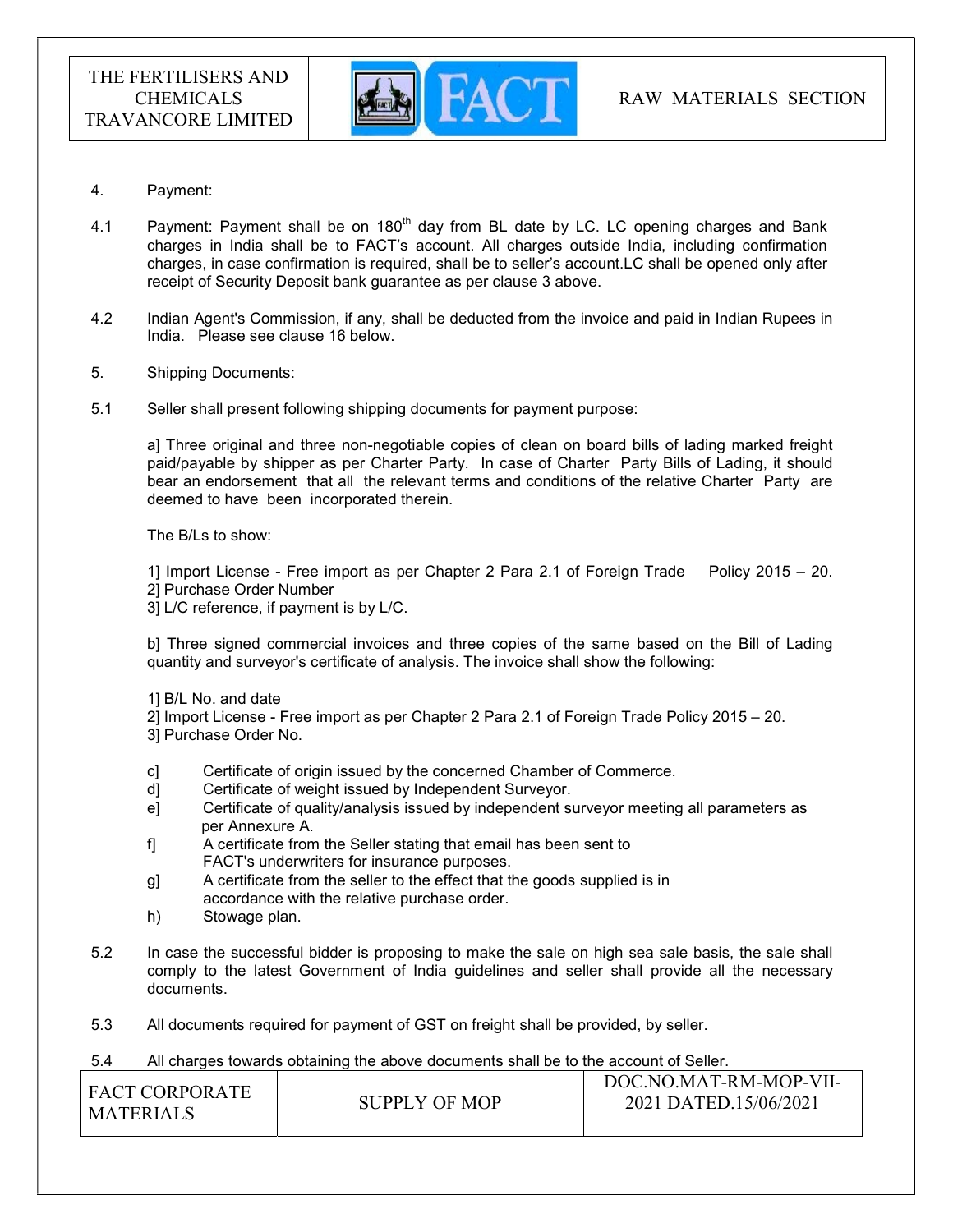

#### 5.5 Routing of shipping documents shall be as follows:

 Copies of shipping documents (B/L, Invoice etc...) shall be sent by email to smkrishna@factltd.com nikhilkumar@factltd.com, kennedy@factltd.com within 2 days of loading/sailing of the vessel to:

- 1] FACT MARKETING DIVISION, UDYOGAMANDAL, COCHIN 683 501
- 2] GENERAL MANAGER (M) F, FACT LTD, EEC BUILDING, MARKETING DIVISION, UDYOGAMANDAL, COCHIN - 683 501
- 3] DEPUTY GENERAL MANAGER [FINANCE] BILLS (RM), HEAD OFFICE, FACT LTD., UDYOGAMANDAL, COCHIN, KERALA STATE, INDIA – 683 501
- 4] DEPUTY GENERAL MANAGER (MATERIALS)-RM, FACT LTD, PD ADMIN BUILDING, FACT LTD., UDYOGAMANDAL, COCHIN – 683 501
- 6. Liquidated damages:

The agreed shipment dates shall be firm and shall be treated as the essence of the contract. Any delay in effecting the shipment shall render the Seller liable for liquidated damages at the rate of 1/2% of the value of the shipment for every week or part thereof delay subject to a maximum of 2% of the value of the shipment. This value shall be either FOB or CFR as per the option exercised by FACT.

- 7. Force Majeure:
- 7.1 If at any time during the existence of this contract if either Seller or FACT is unable to perform in whole or in part any obligation under this contract because of war, hostility, civil commotions, sabotage, quarantine restrictions, Acts of God and Acts of Govt. [including but not restricted to prohibition of exports or imports], fires, floods, explosions, epidemics, strikes, embargoes, then the date of execution of contract shall be rescheduled after considering FACT's production requirements, ullage, market conditions, prices, etc.
- 7.2 Any waiver/extension of time in respect of the delivery of any installment or part of the goods occasioned due to reasons in (i) above, shall not be deemed to be waiver/extension of time in respect of the remaining deliveries.
- 7.3 If operation of such circumstances exceeds three months, each party shall have the right to refuse further performance of the contract in which case neither Seller nor FACT shall have the right to claim damages.
- 7.4 The Seller and/or FACT who is unable to fulfill their obligations under the contract shall within 15 days of occurrence of any of the causes mentioned in this clause inform the other party, of the existence and termination of the circumstances preventing the performance of the Contract. Certificate issued by local Chamber of Commerce in the country of the Seller or FACT shall be sufficient proof of the existence of the above circumstances and their duration.

| <b>FACT CORPORATE</b><br><b>MATERIALS</b> | SUPPLY OF MOP | DOC.NO.MAT-RM-MOP-VII-<br>2021 DATED.15/06/2021 |
|-------------------------------------------|---------------|-------------------------------------------------|
|-------------------------------------------|---------------|-------------------------------------------------|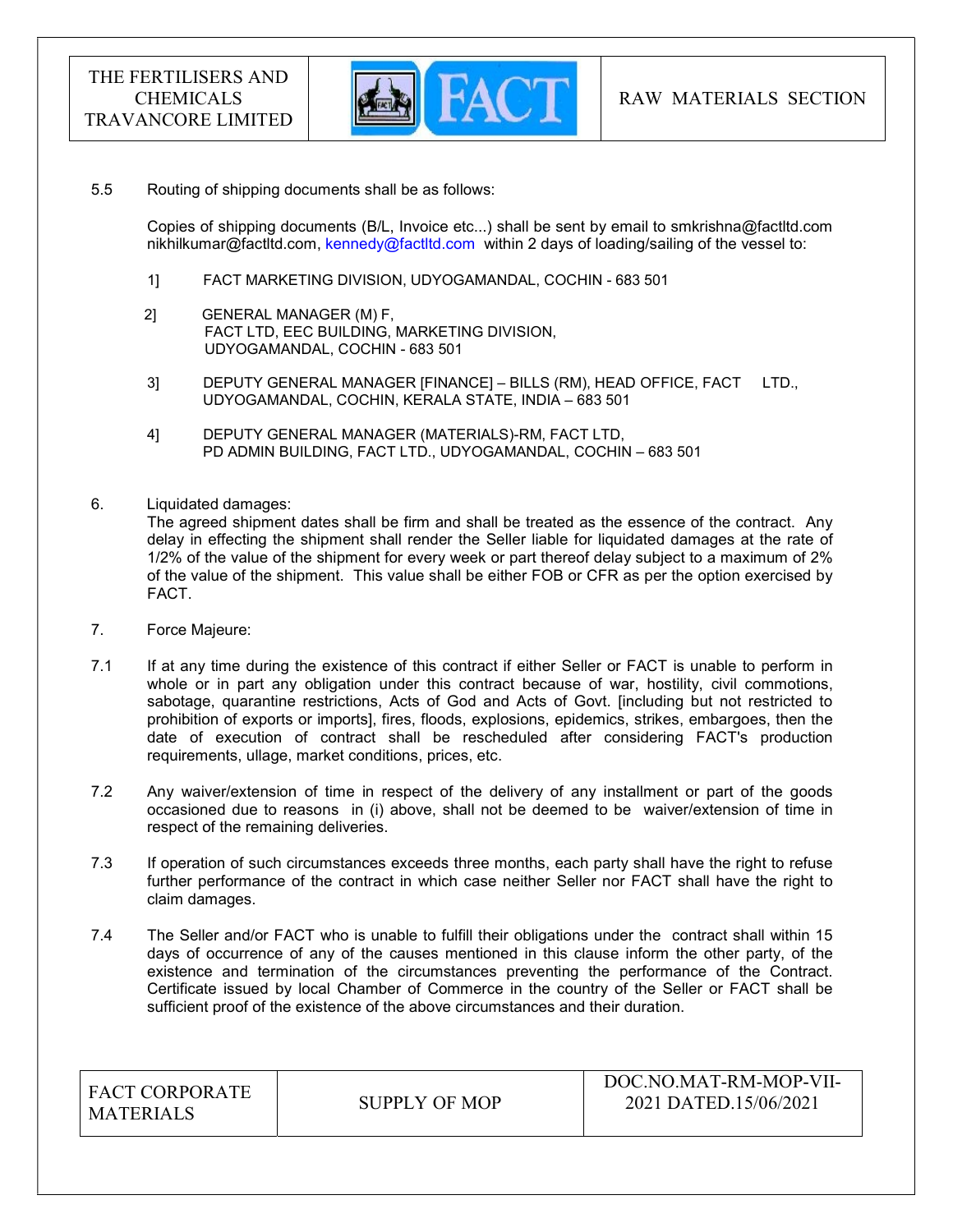

- 7.5 Non-availability of material shall not be an excuse to the Seller for not performing their obligations under the contract.
- 8. Default:

In the event of any default by the Seller in executing the Purchase Order in accordance with the specifications and/or terms and conditions of the Purchase Order, FACT may terminate the Purchase Order without prejudice to any other right, remedy or option FACT may have. In the event of such termination, FACT shall have the right to procure the goods from other sources at the risk and cost of the Seller.

- 9. Determination of quality and quantity:
- 9.1 The supplier shall ensure that the goods shipped conform to the agreed quality and specifications and shall not ship goods which do not conform to the agreed quality and specification.
- 9.2 FACT reserves the right, at its option and cost, to have material inspected before shipment in regard to quality and specifications. The supplier  $/$  shipper shall tender the material for inspection to the agency to be nominated by FACT and shipment shall be effected only after the material is inspected. The supplier / shipper will provide free of cost facilities to the inspection agency at the load port for taking samples.
- 9.3 Irrespective of whether FACT appoints inspection agency or not, it will be obligatory on the part of the supplier to obtain Certificate of Inspection from Internationally reputed Inspection Agency to the effect that material is in accordance with the specifications laid down in the contract. This shall accompany the shipping documents. The inspection fee shall be borne by supplier.
- 9.4 For the purpose of determining quality, the Inspection Agency may at their discretion draw samples of the material at the producing factory as specified in the contract but shall draw samples in all cases in the customary manner during the loading of the vessel with a view to ensure that the material conforms to the contractual specifications. Analysis report should specify the nutrients and other requirements of the contractual specifications. The report shall specify the methods of analysis used, type of sieve used for determination of particle size and also the contract number, the quantity loaded and name of the vessel. A clear inspection note will be released by the Inspection Agency only if they are satisfied that the cargo meets contractual specifications.
- 9.5 Sample shall be drawn by Central Fertilizer Quality Control Laboratory in India or any other lab nominated by Govt. of India /respective state for the purpose. The quality so determined based on analysis done by Central Fertilizer Quality Control Laboratory any other lab nominated by Govt. of India /respective state at discharge port shall be final and binding on supplier.
- 9.6 In case the cargo is not meeting the FCO specifications, the cargo will be rejected. The supplier shall refund cost of material and all the consequential handling and the distribution cost thereof immediately on FACT's first demand failing which penalty  $@$  18% p.a. shall be payable up to the date of actual remittance by the supplier.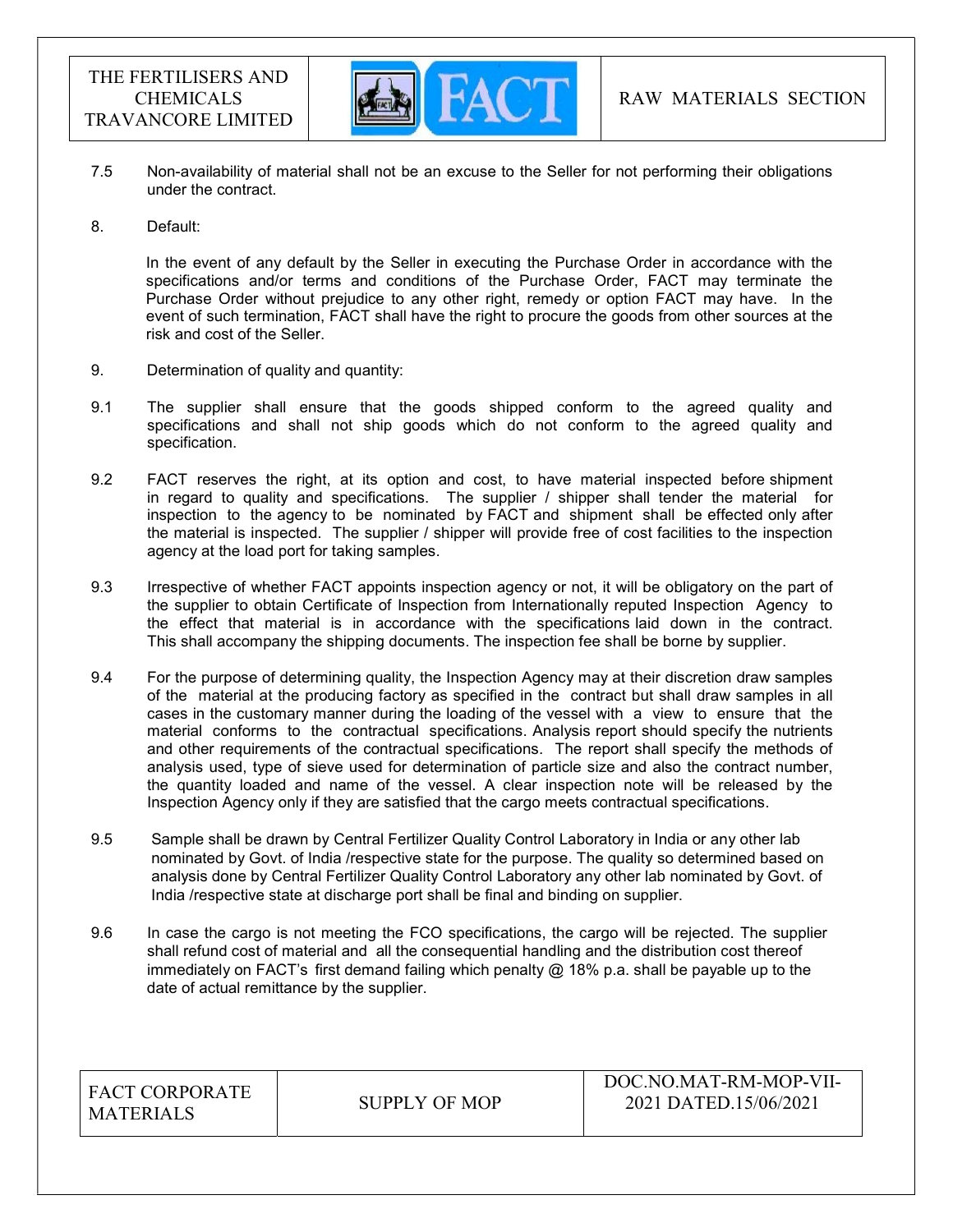

10. Weighment:

 Weighment shall be as determined by draft survey conducted through an independent internationally reputed surveyor/inspection agency appointed by FACT at the port of discharge. The payment shall be based on B/L quantity or drafts survey whichever is less. Quantity declared as damaged cargo shall also be treated as quantity delivered short and shall be treated accordingly. In such cases, supplier shall refund cost of damaged cargo or quantity received short from the B/L quantity based on draft survey at the port of discharge immediately on FACT's first demand failing which penalty @ 18% p.a. shall be payable up to the date of actual remittance by the supplier.

#### 11. Title and Risk

Title to the goods and risk shall pass from Seller to FACT as per INCOTERMS 2000, as amended from time to time.

12. Amendment of the Purchase Order:

Any amendment or modification to this Purchase Order shall be made in writing with the concurrence of the Seller, where required.

13. Law:

:

The governing law for this Purchase Order shall be Indian law. The proper language of the Purchase Order shall be English. The Seller agrees to submit himself to the Jurisdiction of Indian Courts of Law.

- 14. Seller warrants that the goods are free and clear of liens and encumbrances and that he has good and marketable title to the same.
- 15. Arbitration:

If any dispute (s) arises out of or in connection with this contract, or in respect of any defined legal relationship associated therewith or derived therefrom, the parties agree to submit the disputes to arbitration under the ICADR (International Centre for Alternative Dispute Resolution) Arbitration Rules 1996. The authority to appoint the arbitrator shall be the International Centre for Alternative Dispute Resolution. The number of Arbitrator shall be one and the language of the arbitration proceedings shall be English. The place of arbitration proceedings shall be Ernakulam in Kerala.

16. Seller's Indian Agent:

The Seller shall disclose the name and address of his Indian agent/representative along with following information.

- 16.1 Indian Agent's registration Nos. and their permanent income tax account number.
- 16.2 Amount and nature of commission/remuneration.

| I FACT CORPORATE<br>MATERIALS | SUPPLY OF MOP | DOC.NO.MAT-RM-MOP-VII-<br>2021 DATED.15/06/2021 |
|-------------------------------|---------------|-------------------------------------------------|
|                               |               |                                                 |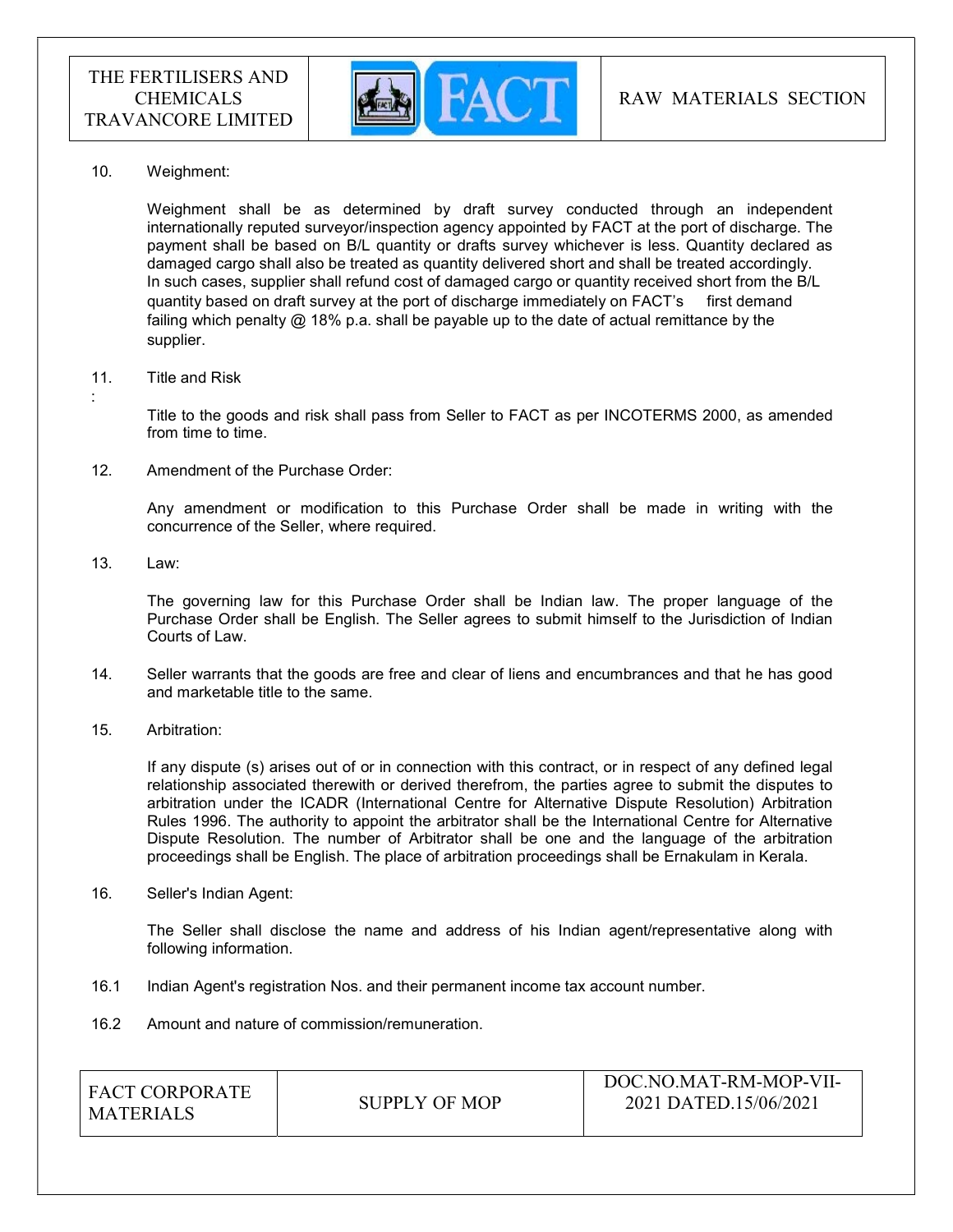

- 16.3 A copy of terms and conditions of the appointment of the Indian agent including the commission being paid to them shall be furnished along with the bid. In case the Seller has no agent in India, the Seller shall certify that they have no agents in India and that no remuneration is to be paid to any Indian Party. If the seller does not indicate the name of his agent or representative in India, and the amount of commission payable to him in the offer, it will be assumed that no agents' commission is involved.
- 16.4 FACT shall deduct the Indian agent's commission, if applicable from the value of the Seller's invoice and pay to the Indian Agent in equivalent Indian rupees (rate of exchange being the rate at which payment was made to Seller) by cheque, as per the agreed payment terms. In case the Indian Agents are foreign controlled company as defined under section 28 of the Foreign Exchange Regulation Act, 1973 or any other act as in force, certificate/permission from Reserve Bank of India/Government of India as the case may be that they are entitled to do the agency business and receive commission from buyers should be enclosed along with the bid.
- 16.5 The information required above shall include those agents situated in India who have some other kind of commercial relationships and may not fall within the usual definition of agent. In cases where there is no agent but the Seller has any Indian Branch or subsidiary or a financially interlinked concern, the same shall be intimated to us. This will also include such Indian agents who are paid general retainer fee and may not have any reference to this purchase order.
- 16.6 Should we suffer any loss or penalty because of the failure of the Seller to disclose the details mentioned above about their agents, FACT shall hold the Seller responsible for such loss or penalty and shall be entitled to claim from them damages for breach of the above provisions of the contract and also to resort to such other action which FACT may consider appropriate.
- 17. This Purchase Order is placed by FACT, The Fertilisers and Chemicals Travancore Limited. It is expressly made clear that the Government of India is not a party to this Purchase Order and has no liabilities, obligations or rights on this order.

| <b>FACT CORPORATE</b> |
|-----------------------|
| <b>MATERIALS</b>      |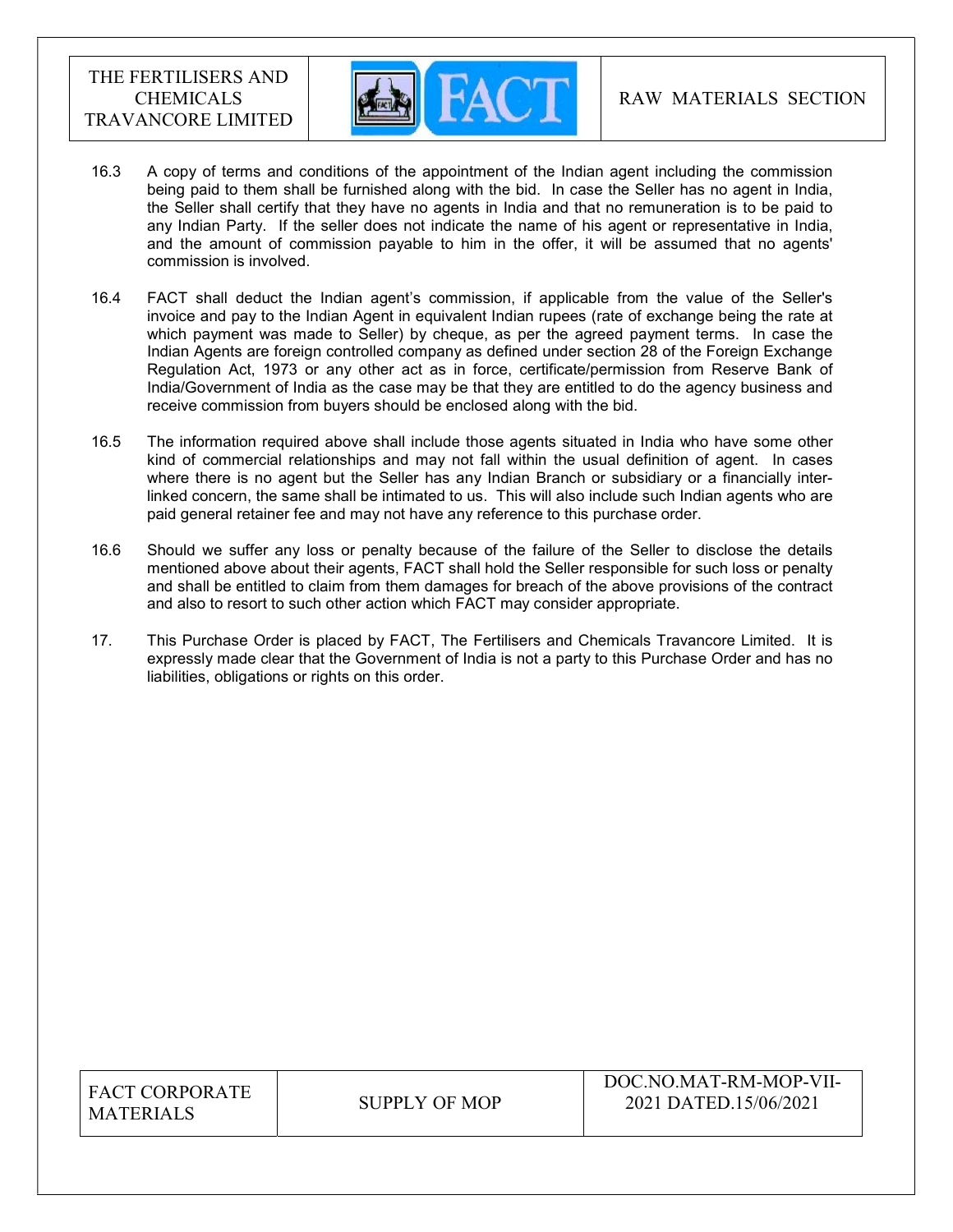

RAW MATERIALS SECTION

#### Annexure-F

## SHIPMENT TERMS FOR FOB CONTRACT

- 1 FACT undertakes to provide transportation for carriage of the cargo in bulk.
- 2 FOB terms between Seller and their supplier if any shall not apply for contract arising out of this enquiry. It shall be as per FACT's terms only (with agreed variations). Seller shall forward the full loadport details, as well as firm loadport laycan with a spread of not less than 5 days, in conformity with the Purchase Order schedules or as required by FACT for each shipment, in case schedule is not finalised prior to issue of Purchase Order.
- 3 FACT will chart a suitable vessel and seller shall forward their acceptance of such nominated vessel within 24 hrs from the nomination. FACT reserves the right to substitute named vessel after giving prior intimation to the Seller.
- 4 The vessel shall report to the Seller or Seller's agents at the load port and present herself for loading the cargo as per loadport terms and conditions as incorporated in the Charter Party.
- 5 Insurance: FACT shall arrange to insure the cargo. On completion of loading, sailing details such as quantity, B/L No. and date, load port, ETA Tuticorin shall be sent by email to nikhilkumar@factltd.com / kennedy@factltd.com and our under writers, details to be intimated later.
- 6 All claims at the loadport like demurrage, despatch, dead freight, etc, shall be settled directly between the Seller and the vessel owner. Suitable provision shall be made to this effect in the Charter Party. FACT shall render assistance, if required, to the Seller/Owner in settling such claims.
- 7 Seller shall be liable for any demurrage incurred at the load port on account of any delay in loading outside the permissible laytime. Any delay due to the vessel's condition or breakdown or inability of the vessel's facility to load cargo within the time allowed, shall not count as used laytime. If cargo is not available after ship has arrived in the port of loading according to schedule, the tenderer shall be responsible for the costs and demurrage of the vessel, and dead freight, if any due to incomplete loading because of the un-readiness of either part or whole of the goods when the vessel has been in port at due time, and the notice of readiness has been served and accepted.
- 8. Port charges, quay dues and similar dues on ship to owner's account. Supplier to pay all dues, taxes and duties on the cargo in the country of origin.
- 9. The cargo shall be loaded by supplier / shipper free of expenses and risk to the vessel but under the supervision of Master
- 10. All other terms and conditions not indicated in these shipment terms shall be as per the Terms and Conditions of the Order and the relevant Charter Party.

| <b>FACT CORPORATE</b><br>MATERIALS | SUPPLY OF MOP | DOC.NO.MAT-RM-MOP-VII-<br>2021 DATED.15/06/2021 |
|------------------------------------|---------------|-------------------------------------------------|
|                                    |               |                                                 |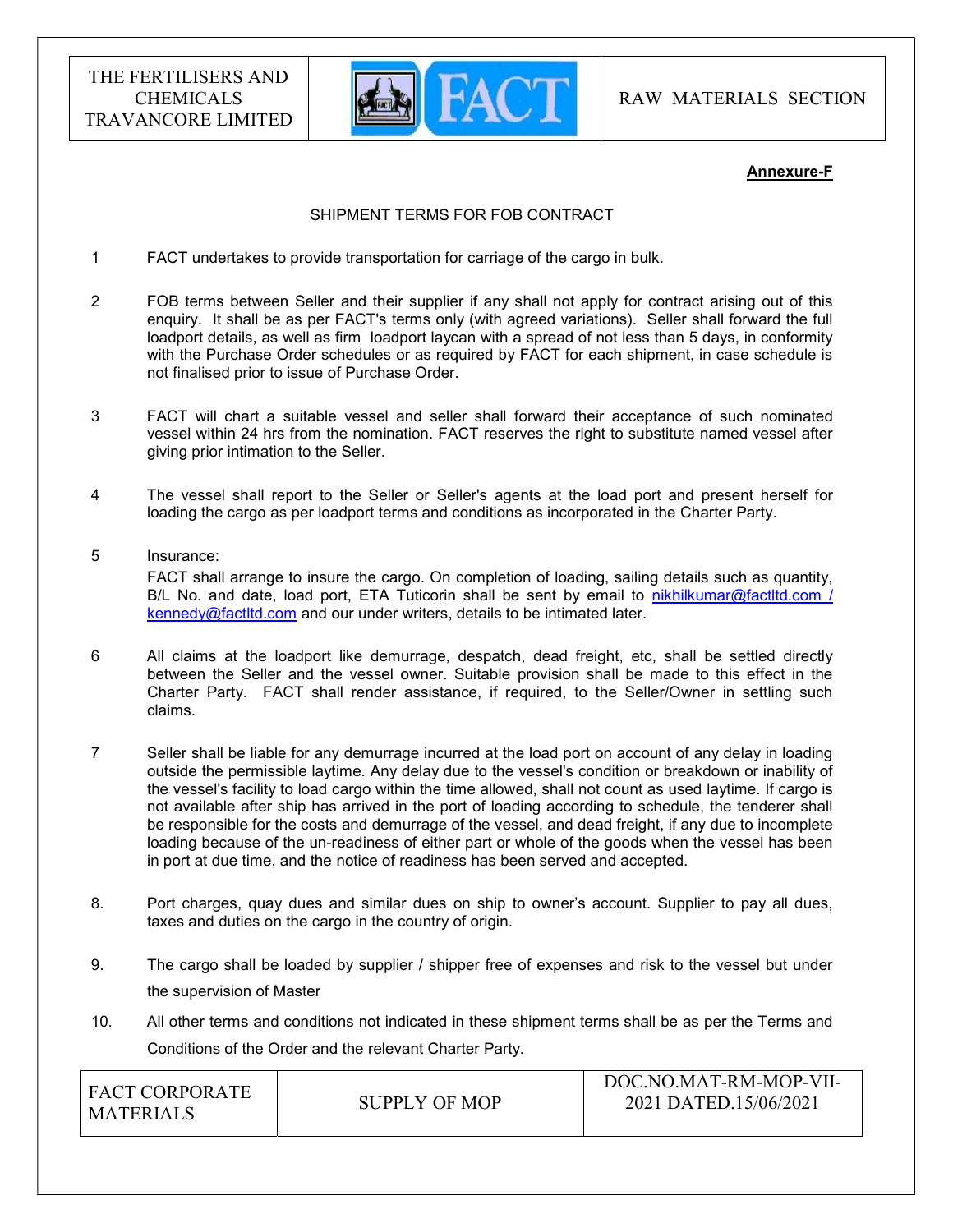

RAW MATERIALS SECTION

#### Annexure-G

#### SHIPMENT TERMS FOR CFR CONTRACT

- 1 FACT can declare CFR option only after getting NOC from Transchart, Ministry of Surface Transport, New Delhi. Seller shall provide at his own expense proper transportation for carriage of the cargo in transit subject to Government of India policy directives in this regard. Indian flag vessels to be accorded first right to refusal. Seller shall forward C/P on finalisation of vessel. Freight shall be pre-paid.
- 2. Vessel nominated shall conform to ISM code/Grain code for safe operations and pollution prevention and other statutory requirements of Indian/International Maritime Authorities, applicable for carriage of Fertiliser as relevant. The necessary clearance from port authorities on account of Age/Class/Flag to be obtained by suppliers/vessel owners. Non-compliance or lack of necessary supporting documents to show compliance with the above and consequent damages, if any, shall be to Seller's account.

 As per Shipping Development Circular issued by DG Shipping, cargo vessels visiting an Indian Port on the West Coast or plying in the Indian territorial waters in the Arabian Sea or the Indian EEZ during the period of foul weather (being 1st June to 31st August), shall be less than 25 years of age. In case the ship chartered by the supplier is 20 years or more of age, the shipping agents of the suppliers shall obtain necessary clearance from the authorities and the time taken to obtain such clearance shall be to ship owners' / suppliers' account and the same shall be excluded while calculating the lay time.

3 Discharge rate :

 Tuticorin: 5000 MT PWWD SHEX EIU. In SHEXEIU, "H" standing for "Holiday" shall mean the holidays declared by the Tuticorin Port Trust.

- 4 Demurrage Rate and Despatch Rate: Shall be indicated by Seller while nominating the vessel. [Despatch rate shall not be less than half of the demurrage rate]
- 5 Discharge Port : 1/2 SB Tuticorin. Cost of shifting between berths including bunker fuel used shall not be borne by FACT and time used in shifting shall not be counted as laytime or time on demurrage. Deviation will be suitably loaded for evaluation.
- 6 Arrival draft at Tuticorin: Maximum 11.5 meter.

 In case arrival draft exceeds permissible draft, lightening to be arranged by Seller at their own risk and cost including time lost. It shall be Seller's responsibility to ensure that the vessel arrives with the permissible/available draft at Tuticorin/ whichever is less.

(a) The vessel shall give free use of all available gear for discharging as also lights for night work on board. Seller shall allow free use of gear, winches and derricks. If all gear's are not available, discharge rate to be reduced proportionately.

| I FACT CORPORATE<br>MATERIALS | SUPPLY OF MOP | DOC.NO.MAT-RM-MOP-VII-<br>2021 DATED.15/06/2021 |
|-------------------------------|---------------|-------------------------------------------------|
|                               |               |                                                 |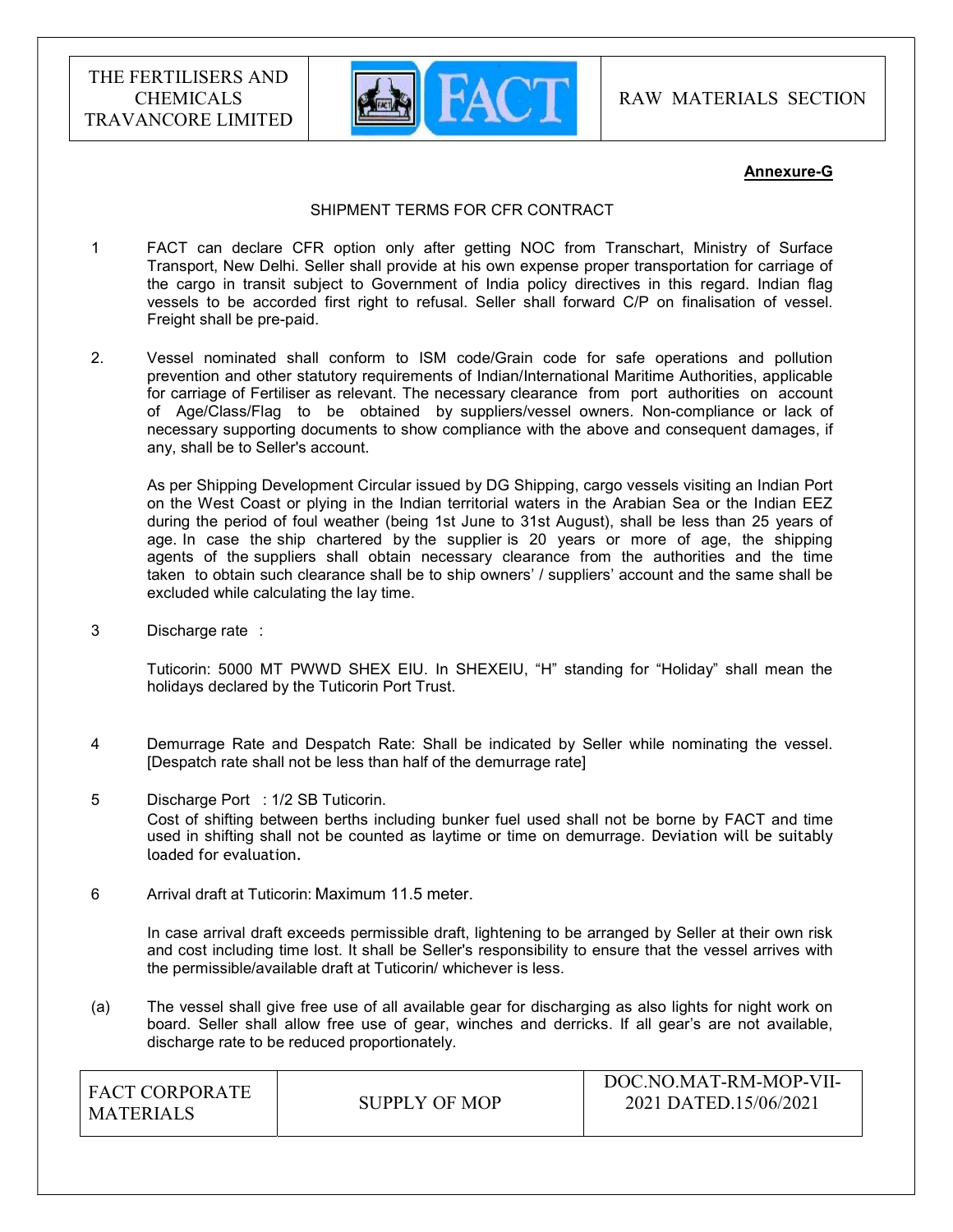

- (b) Cost of opening and closing of hatches shall be to ship owners / supplier's account and time used not to count as lay time.
- (c) Overtime to the account of party ordering the same. Officers" / Crews" overtime to be always for supplier's / ship owner's account.
- (d) Time consumed by the vessel in moving from the discharge port / anchorage to anchorage / discharging berth will not count as lay time.
- (e) All expenses and costs arising from the failure of the machines/equipments of the vessel, or if the vessel is pulled out from the berth on account of safety reasons by the port to be on the account of sellers.
- 7 The following vessel details shall be furnished by Seller while nominating vessel, by email to smkrishna@factltd.com addressed to General Manager [M] F.
	- i] Flag
	- ii] Classification
	- iii] Year of built
	- iv] GRT/NRT, LOA & Draft
	- v] Registered owners
	- vi] Operators
	- vii] Charterers
	- viii] P&I club
	- ix] Hull U/W & terms of cover
	- x] Particulars of performance of vessel's last 2 voyages.
	- xi] Agents at load port and discharge port.
	- xii] Demurrage and despatch rates.
- 8 Expected loading days and arrival date at Tuticorin shall be intimated to FACT for each shipment while nominating the vessel in conformity with the Purchase Order.
- 9 Insurance:

 The vessel chartered by Seller shall not be more than 15 [Fifteen] years in age and shall be of the highest Lloyd's or equivalent classification, failing which Seller shall be liable for any additional insurance premium paid or payable by us. Any extra insurance and customs duty thereon due to age/class/flag/GIC non-approval of vessel shall be to Seller's account. Same shall be deducted from the Seller's bills. War risk premium for vessel and crew bonus, if any payable to vessel owners as per C/P for calling at nominated load port is to be borne by Seller.

- 10 On completion of loading, sailing details such as quantity, B/L No. and date, loadport, ETA Tuticorin and value shall be sent by email to smkrishna@factltd.com, and FACT's under writers, details will be intimated later.
- 11 Seller shall obtain, from the carrier at his own expense on board shipped, Ocean Bill of Lading, clean and transferable in the name of FACT, dealing only with the cargo as per the Purchase Order to Tuticorin, India and courier the copies of the Shipping documents.

| <b>FACT CORPORATE</b><br>MATERIALS | SUPPLY OF MOP | DOC.NO.MAT-RM-MOP-VII-<br>2021 DATED.15/06/2021 |
|------------------------------------|---------------|-------------------------------------------------|
|                                    |               |                                                 |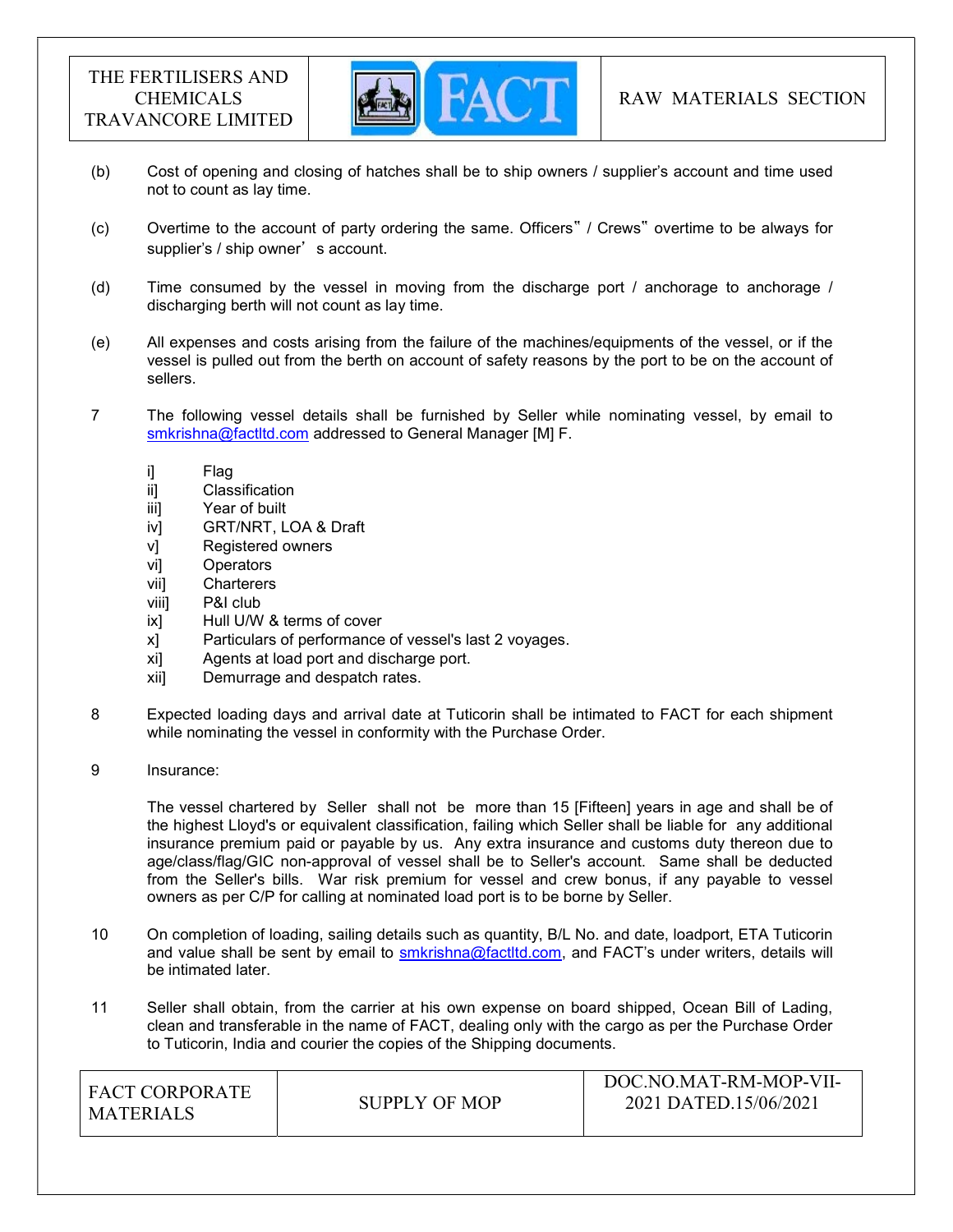

- 12 The sailing progress of vessel shall be reported to General Manager [M] F by email to smkrishna@factltd.com at least 72 hours before arrival, stating the anticipated hour of arrival. Similar notice shall be given at least 48 hours, 36 hours and 24 hours in advance of the ETA of vessel and thereafter any change every 1 hour.
- 13 Lay time: Based on discharge rate of 5000 MT PWWD SHEX EIU. In SHEXEIU, "H" standing for "Holiday" shall mean the holidays declared by the Tuticorin Port Trust.

 N.O.R. time: NOR shall be tendered during official working hours only, i.e. between 09:30 hrs to 17:00 hrs from Monday to Friday and 09:30 hrs to 12:00 hrs on Saturday.

 Laytime shall commence only 24 hours after the receipt and acceptance of Notice of Readiness [N.O.R.] as above and shall end on completion of discharge.

 Time shall not be counted between 12.00 noon on Saturday and 8.00 a.m. on Monday and not between 5.00 p.m. (Noon if Saturday) on the last working day preceding a local and legal holiday and 8.00 a.m. on the first working day thereafter even if used, unless the vessel is already on demurrage. Receivers have the right to work during excepted period such time used not to count as lay time.

 If the port authorities prohibit discharging during night time, time so lost shall not count as used laytime.

- 14 Berthing delay on account of any reason over which FACT has no control including but not limited to tide not being available or other such natural causes, vessel missing the last pilot of the day, etc., shall not be included in laytime.
- 15 Any delay in commencing discharge on account of delay in obtaining the free pratique customs clearance, immigration, etc., by the vessel's agents and any port charges on this account shall not be to FACT's account.
- 16 If the vessel is unable to complete unloading within the allowable laytime, due to any cause attributable to FACT, FACT shall pay to Seller demurrage at the rate agreed to or as per C/P whichever is lower. Despatch rate shall not be less than half of the demurrage rate. Demurrage/despatch shall be settled within 30 days of mutual acceptance of laytime statement.
- 17 If, however, demurrage is incurred at the port of discharge by any reason over which FACT have no control including but not limited to fire, explosion, storm or by strike, lockout stoppage or restraint of labour by breakdown of machinery or equipment in or about the plant/unloading facilities of FACT or any other force majeure circumstances, no demurrage shall be payable.
- 18 FACT shall not be liable for any demurrage in the event of the vessel coming prior to or after the laydays stipulated by FACT. In case of early arrival, vessel shall be deemed to have given NOR at 9:30 hrs on the first working day of the lay days given by FACT.
- 19 At discharge port, dues on vessel shall be for the Seller's account, but dues on cargo including import duties, taxes and customs duties shall be to FACT's account.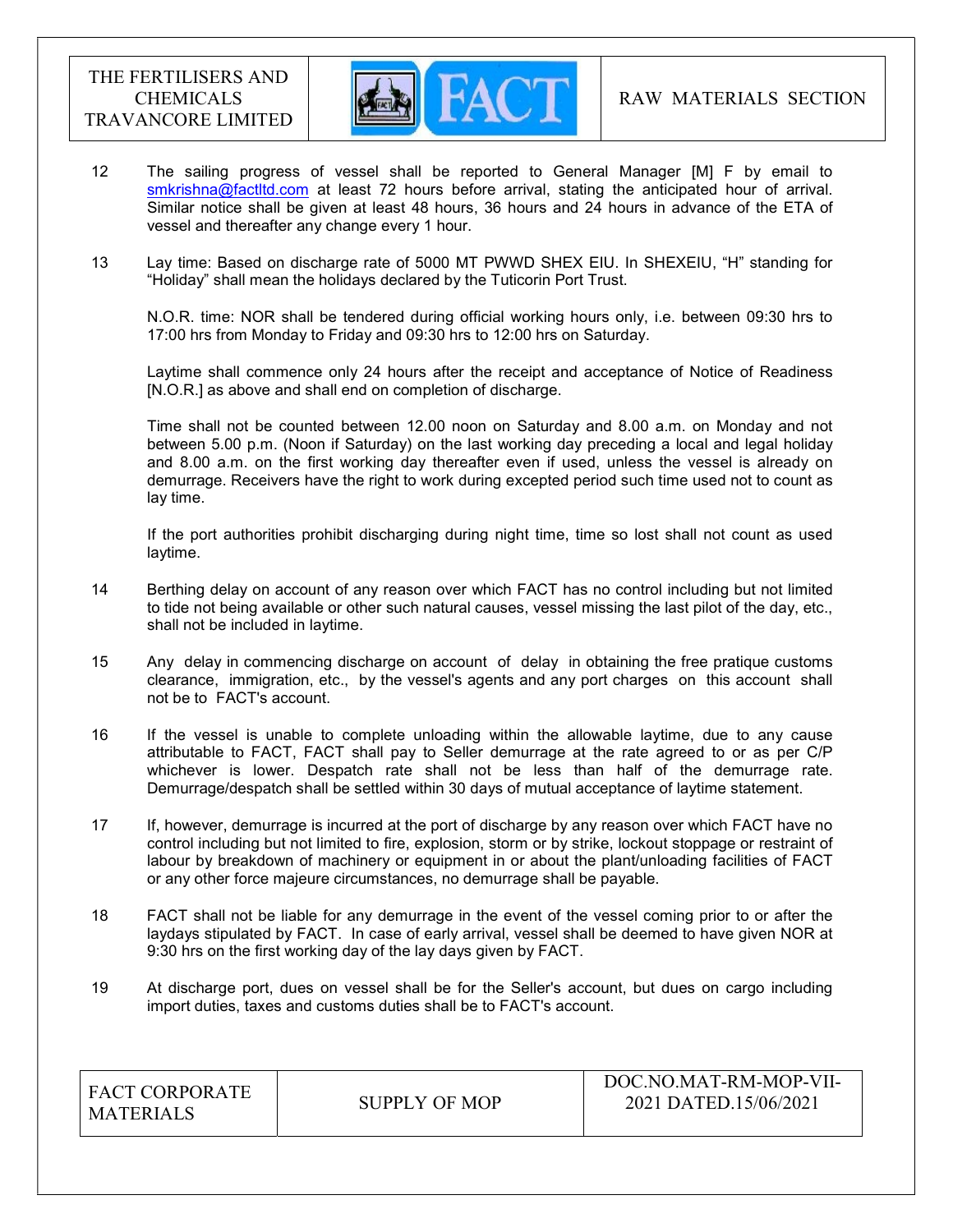

- 20 In case documents are not made available to FACT prior to arrival of vessel, delivery order shall be issued by Seller's/Vessel Owner's agents to FACT's representatives at Tuticorin against ordinary Letter of Indemnity issued by FACT. Freight to be pre-paid. Any delay, damages or costs in obtaining the delivery order for discharging the cargo from vessel owners/agents on account of nonsettlement of dues to owners/port by Seller/Seller's agents or for any reason not attributable to FACT shall be to Seller's account.
- 21 Consignee:

 GENERAL MANAGER (M) F, FACT LTD, EEC BUILDING, MARKETING DIVISION, UDYOGAMANDAL, COCHIN - 683 501

Notify party:

 FACT MARKETING DIVISION, UDYOGAMANDAL, COCHIN - 683 501

-----

- 22 Vessel/crew shall comply with all rules and regulations of Tuticorin Port Trust.
- 23 All other terms and conditions shall be as per relevant charter party. The provisions stipulated in this Purchase Order shall however supercede those of the charter party wherever they are found to be at variance to each other.

| <b>FACT CORPORATE</b> |
|-----------------------|
| <b>MATERIALS</b>      |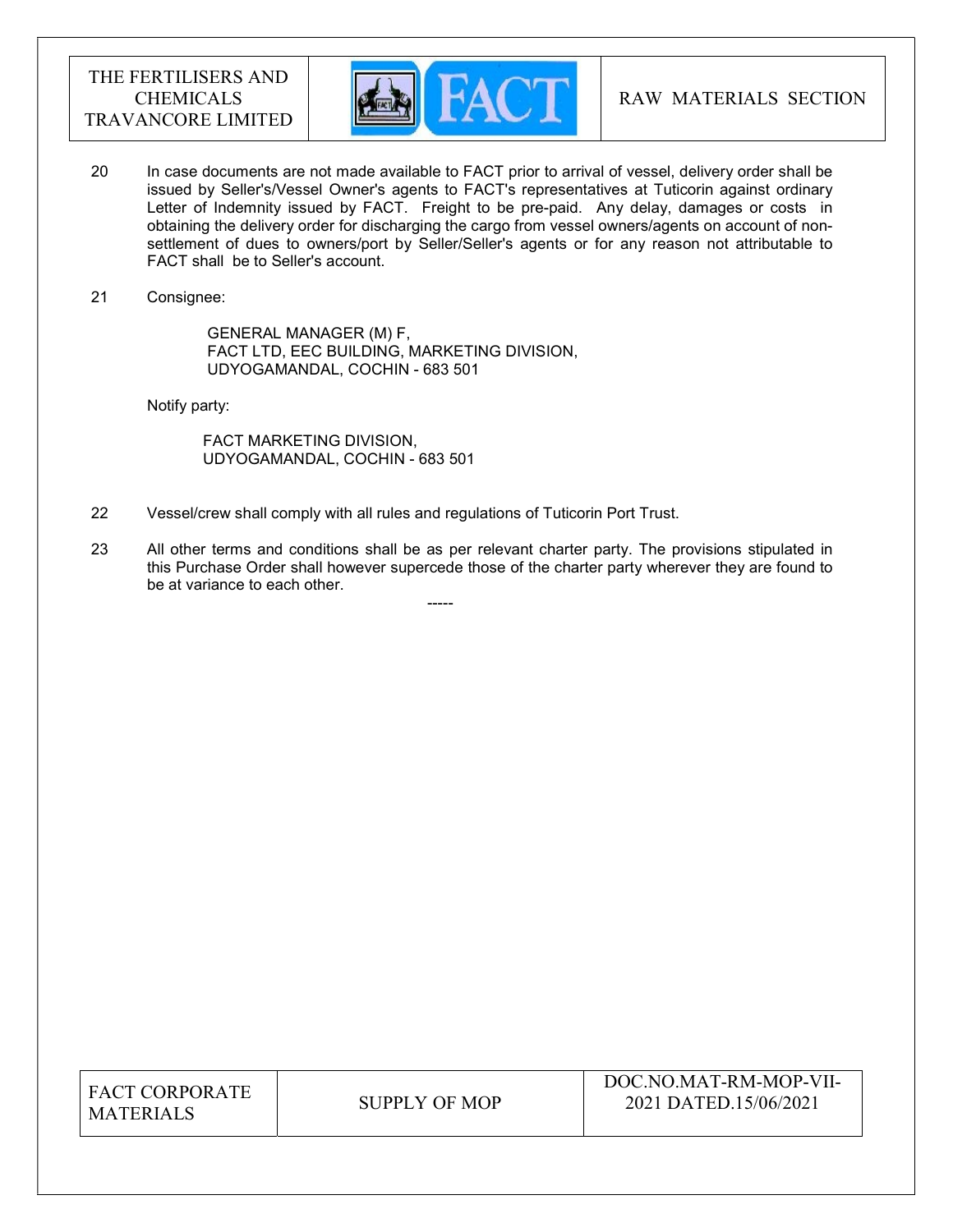

RAW MATERIALS SECTION

#### Annexure - H

## COMPLIANCE STATEMENT

Ref: Enquiry No. MAT-RM–MOP-VII-2021 dated 15/06/2021

We have read and understood all the Enquiry Documents (Enquiry Notice and all Annexures) against your enquiry no. MAT-RM–MOP-VII-2021 dated 15/06/2021 and hereby confirm our acceptance to the same except for the deviations listed below:

| <b>LIST OF DEVIATIONS</b> |             |                               |
|---------------------------|-------------|-------------------------------|
| Document/<br>Clause No.   | Description | <b>Reasons for Deviations</b> |
|                           |             |                               |
|                           |             |                               |
|                           |             |                               |
|                           |             |                               |
|                           |             |                               |
|                           |             |                               |
|                           |             |                               |
|                           |             |                               |
|                           |             |                               |

Name of Vendor:

Name & Designation of Authorized Signatory:

Seal & Signature:

Date:

| I FACT CORPORATE<br>I MATERIALS | SUPPLY OF MOP | DOC.NO.MAT-RM-MOP-VII-<br>2021 DATED.15/06/2021 |
|---------------------------------|---------------|-------------------------------------------------|
|                                 |               |                                                 |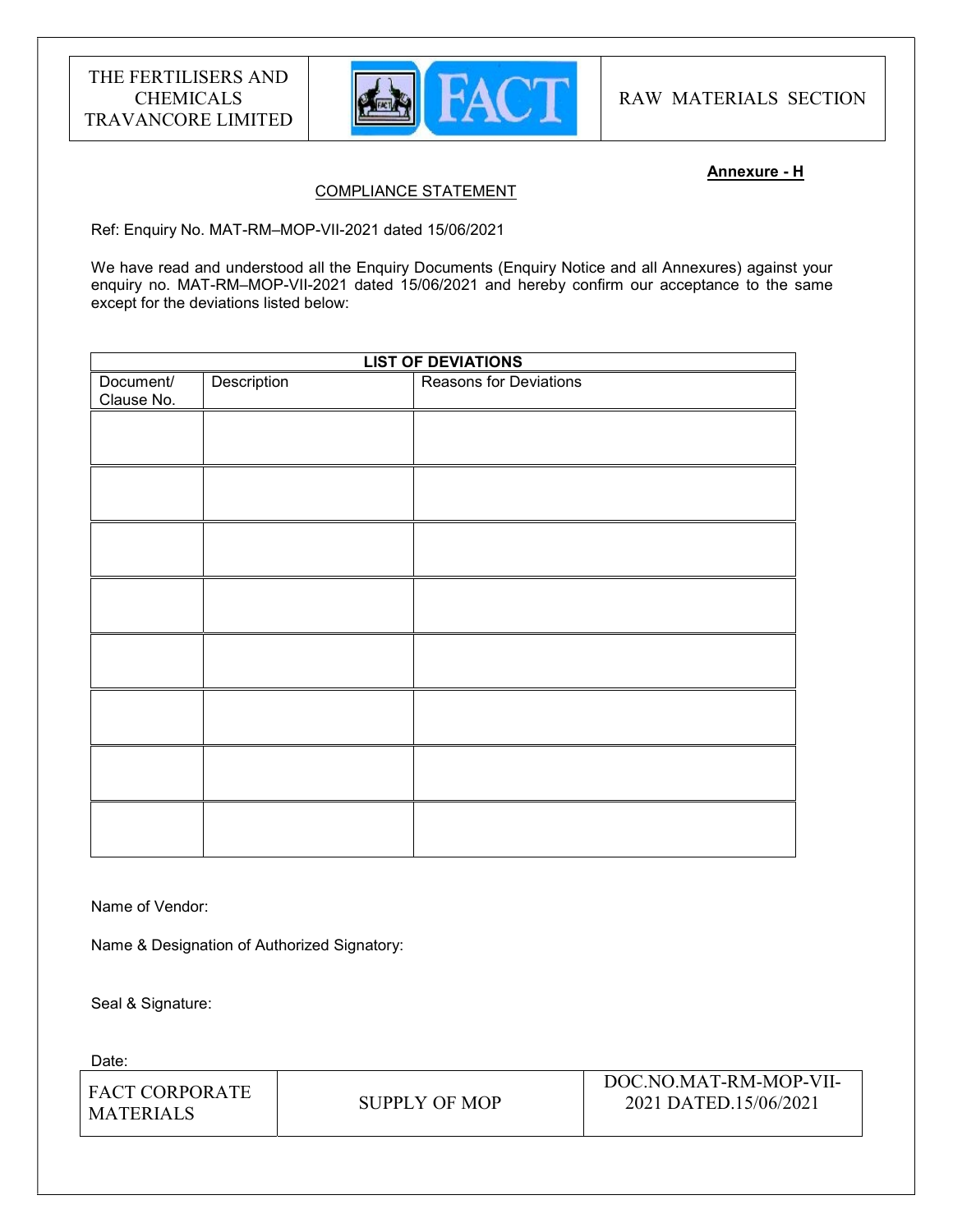

#### Annexure- J

Enquiry No. MAT-RM–MOP-VII-2021 dated 15/06/2021

## (UN-PRICED COPY OF PRICE BID)

| SI. No | Price elements         | Whether Quoted or Not |
|--------|------------------------|-----------------------|
| 1      | FOB 180 days Price     | Quoted / Not quoted   |
| 2      | CFR 180 days Price     | Quoted / Not quoted   |
| 3      | Franchise discount     | Quoted / Not quoted   |
| 4      | <b>Other Discounts</b> | Quoted / Not quoted   |
| 5      | Arrival at Tuticorin   | During<br>            |

Offer is valid till:

Name of Bidder:

Signature of Authorized Signatory

Date: Place: Seal: Seal: Seal: Seal: Seal: Seal: Seal: Seal: Seal: Seal: Seal: Seal: Seal: Seal: Seal: Seal: Seal: Seal: Seal: Seal: Seal: Seal: Seal: Seal: Seal: Seal: Seal: Seal: Seal: Seal: Seal: Seal: Seal: Seal: Seal: Seal:

Note: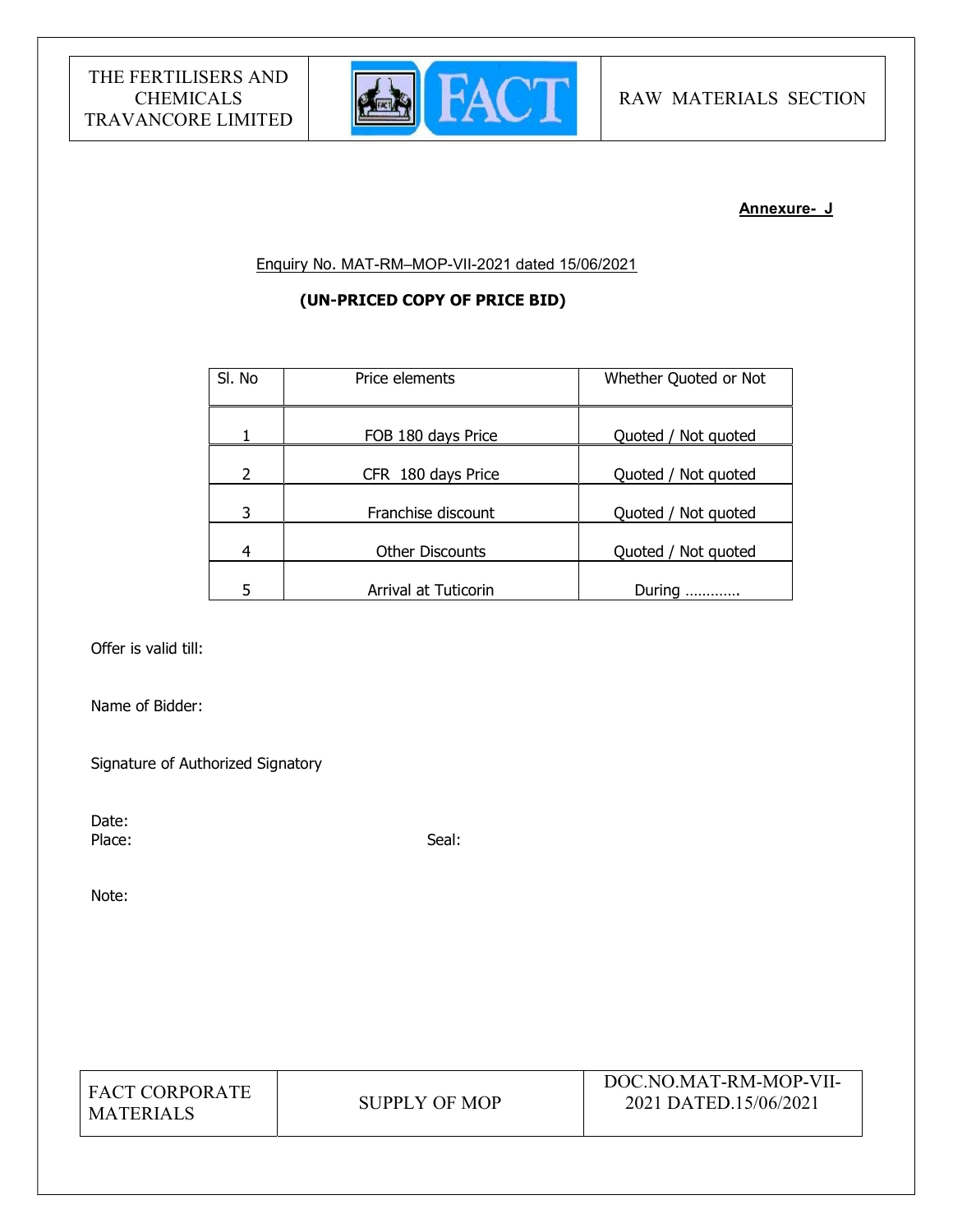

## Annexure - K

## Enquiry No. MAT-RM–MOP-VII-2021 dated 15/06/2021

## Part B- Price Bid

| SI. No         | Price elements         | Quote       |
|----------------|------------------------|-------------|
|                | FOB 180 days Price     | USD  Per MT |
| $\overline{2}$ | CFR 180 days Price     | USD  Per MT |
| 3              | Franchise discount     | USD  Per MT |
| 4              | <b>Other Discounts</b> | USDPer MT   |
| 5              | Arrival at Tuticorin   | During      |

Offer is valid till:

Name of Bidder:

Signature of Authorized Signatory

Date:

Place: Seal: Seal: Seal: Seal: Seal: Seal: Seal: Seal: Seal: Seal: Seal: Seal: Seal: Seal: Seal: Seal: Seal: Seal: Seal: Seal: Seal: Seal: Seal: Seal: Seal: Seal: Seal: Seal: Seal: Seal: Seal: Seal: Seal: Seal: Seal: Seal:

Note: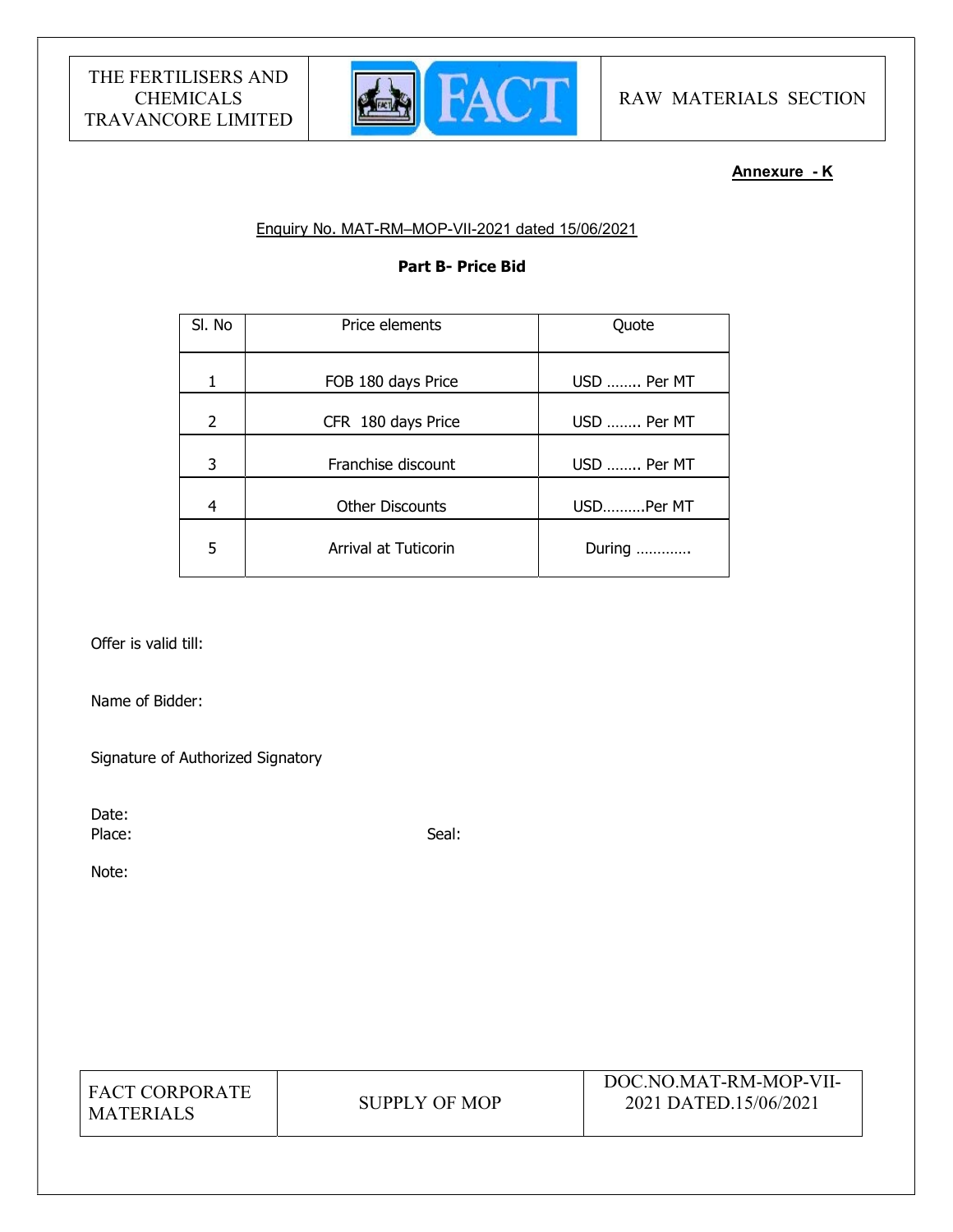

## Annexure - L

## LIST OF FACT APPROVED BANKERS FOR BANK GUARANTEE:

## Ref: Enquiry No. MAT-RM–MOP-VII-2021 dated 15/06/2021

Please note that all bank guarantees against the above referred enquiry shall be issued and confirmed by the banks approved by FACT. The list of banks approved by FACT is attached.

## A) STATE BANK OF INDIA

1. State Bank of India,

## B) NATIONALISED BANKS:

- 1. Allahad Bank,
- 2. Andhra Bank,
- 3. Bank of Baroda,
- 4. Bank of India,
- 5. Bank of Maharashtra,
- 6. Canara Bank,
- 7. Central Bank of India,
- 8. Corporation Bank,
- 9. Dena Bank,
- 10. Indian Bank,
- 11. Indian Overseas Bank,
- 12. Oriental Bank of Commerce,
- 13. Punjab & Sind Bank,
- 14. Punjab National Bank,
- 15. Syndicate Bank,
- 16. UCO Bank,
- 17. Union Bank of India,
- 18. United Bank of India,
- 19. Vijaya Bank.

## C) OTHER BANKS:

- 1. Bank of Rajasthan Limited,
- 2. Catholic Syrian Bank Limited
- 3. Kotak Mahindra bank Ltd.,

FACT CORPORATE MATERIALS SUPPLY OF MOP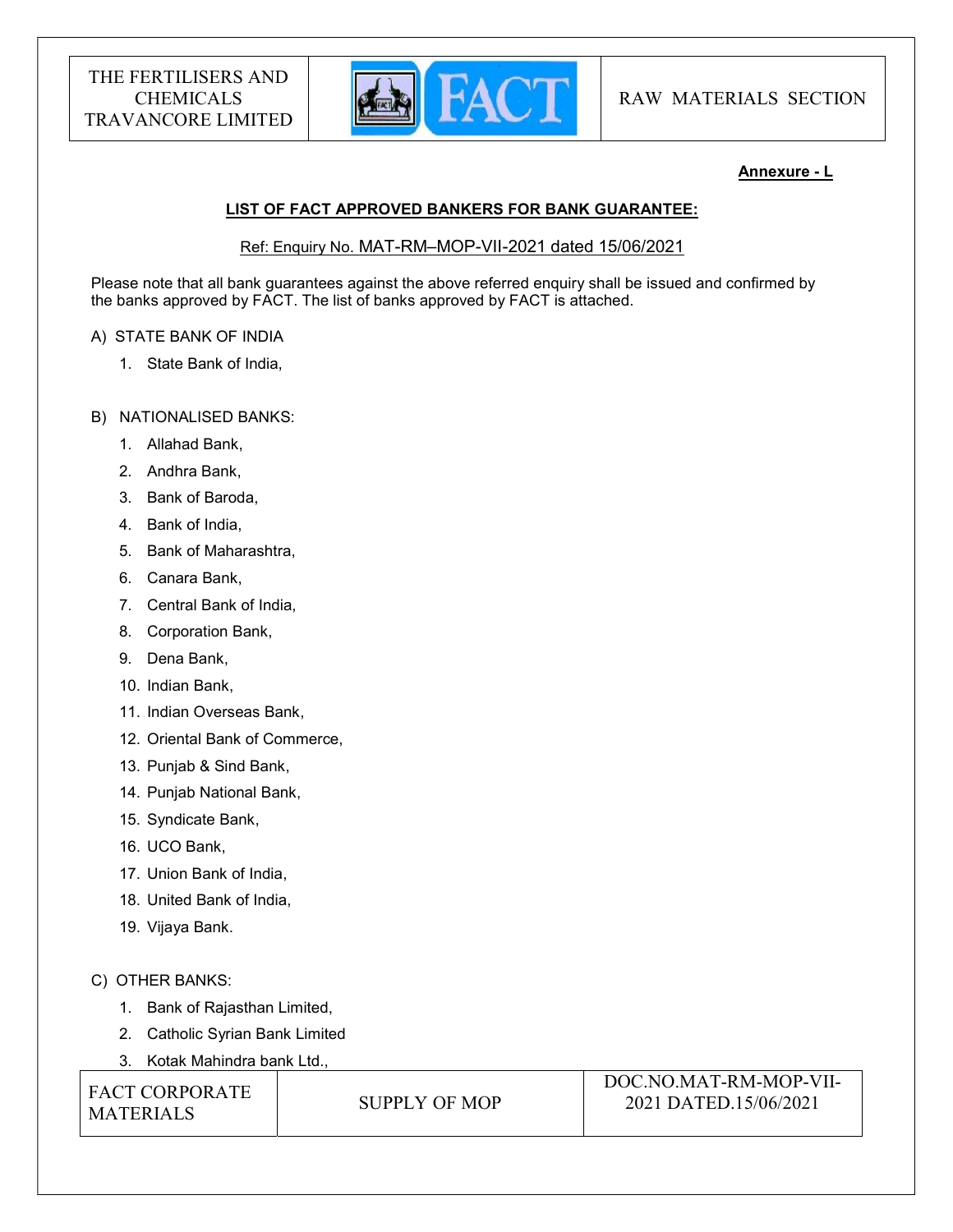

## RAW MATERIALS SECTION

- 4. South Indian Bank Ltd.,
- 5. Tamilnad Merchantile Bank Ltd.,
- 6. The Federal Bank Ltd.,
- 7. The Jammu & Kashmir bank Limited,
- 8. The Karnatka Bank Limited,
- 9. SBER Bank

## D) FOREIGN BANKS:

- 1. ABN AMRO Bank N.V.,
- 2. American Express Bank Limited,
- 3. Bank of American National Trust & Saving Association,
- 4. Bank of Tokyo Limited,
- 5. Barclays Bank PLC
- 6. BNP Paribas
- 7. Calyon Bank
- 8. Citibank N.A.,
- 9. Deutsche Bank,
- 10. Development Bank of Singapore (DBS)
- 11. Hong Kong & Shanghai Banking Corporation Limited,
- 12. ING Vysya Bank
- 13. JP Morgan Chase Bank,
- 14. Standard Chartered Bank.

## E) PRIVATE SECTOR BANKS:

- 1. Axis Bank Ltd.,
- 2. Housing Development Finance Corporation Ltd., (HDFC)
- 3. ICICI Bank Limited,
- 4. IDBI Bank Limited,

Note: If the Bank Guarantee is issued by a bank outside India, a counter guarantee from an Indian nationalized/ scheduled bank in India shall be submitted

| <b>FACT CORPORATE</b><br><b>MATERIALS</b> | SUPPLY OF MOP | DOC.NO.MAT-RM-MOP-VII-<br>2021 DATED.15/06/2021 |
|-------------------------------------------|---------------|-------------------------------------------------|
|                                           |               |                                                 |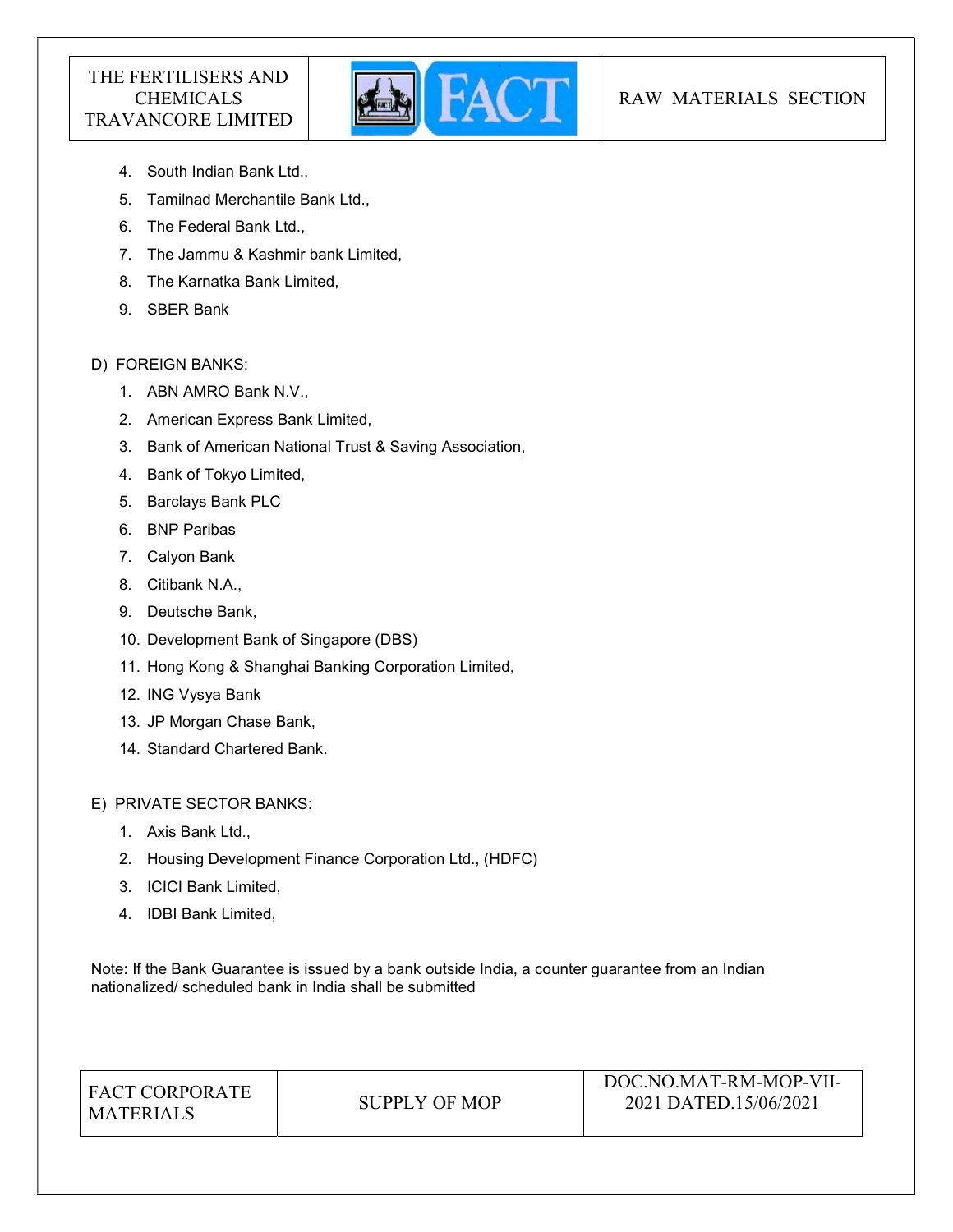

#### Annexure – M

## PROFORMA OF BANK GUARANTEE IN LIEU OF SECURITY DEPOSIT (PERFORMANCE GUARANTEE BOND)

#### (To be obtained from a Nationalized / Scheduled Bank on Stamp Paper of Rs. 500/-).

The Fertilisers and Chemicals Travancore Limited, Udyogamandal P.O. Cochin - 683 501

WHEREAS FACT - Head Office, a Division of Fertilisers and Chemicals Travancore Limited, Udyogamandal P.O. Kerala (hereinafter called referred to as the Company) has placed a Purchase Order No...................dated...........with M/s...................... .......................... hereinafter called the supplier) for the supply of ........................... and whereas it is one of the conditions of the said purchase order that the Supplier shall either remit a sum of USD..............(US Dollars..................................only) or furnish a Bank Guarantee for USD............. (US Dollars ...............................only)as security deposit for the due fulfillment of the said purchase order by the said Supplier.

In consideration of the Company having agreed to accept a Bank Guarantee from us towards such security deposit in lieu of the cash deposit in accordance with the terms and conditions of the above purchase order, we.................. the Bank (hereinafter referred to as the Bank) do hereby undertake to pay the Company merely on demand any sum or sums from time to time demanded by the Company up to a maximum of USD...... (US Dollars............. only) being the amount of the security deposit against any loss or damage caused to or suffered by or would be caused to or suffered by the Company by reason of any breach by the said Supplier of any of the terms and conditions contained in the said purchase order.

We, the said Bank, do hereby undertake to pay the amount so demanded by the Company without any demur merely on a demand from the Company stating that the amount claimed is due by way of loss or damage caused to or suffered or would be caused to or suffered by the Company by reason of breach by the said Supplier of any of the terms and conditions contained in the said contract. Any such demand made on the Bank shall be conclusive as regards the amount due and payable by the Bank under this guarantee.

We undertake to pay to the Company any money so demanded notwithstanding any dispute or disputes raised by the said Supplier in any suit or proceeding pending before any court or Tribunal relating thereto our liability under this being absolute and unequivocal.

The payment so made by us under this Guarantee shall be a valid discharge of our liability for payment thereunder and the said Supplier shall have no claim against us for making such payment.

We ............................... further agree that the quarantee herein contained shall remain in full force and effect during the period that would be taken for the performance of the said contract and that it shall continue to be enforceable till all the dues of the Company under or by virtue of the said contract have been fully paid and its claim satisfied or discharged or till the Company certifies that the terms and conditions of the said contract have been fully and properly carried out by the said Supplier and accordingly discharges this guarantee.

We .............................. further agree with the said Company that they shall have the fullest liberty without our consent and without affecting in any manner our obligations hereunder to vary any of the terms and conditions of the said contract or to extend time of performance by the said Supplier or to postpone

| I FACT CORPORATE |               | DOC.NO.MAT-RM-MOP-VII- |
|------------------|---------------|------------------------|
| <b>MATERIALS</b> | SUPPLY OF MOP | 2021 DATED.15/06/2021  |
|                  |               |                        |